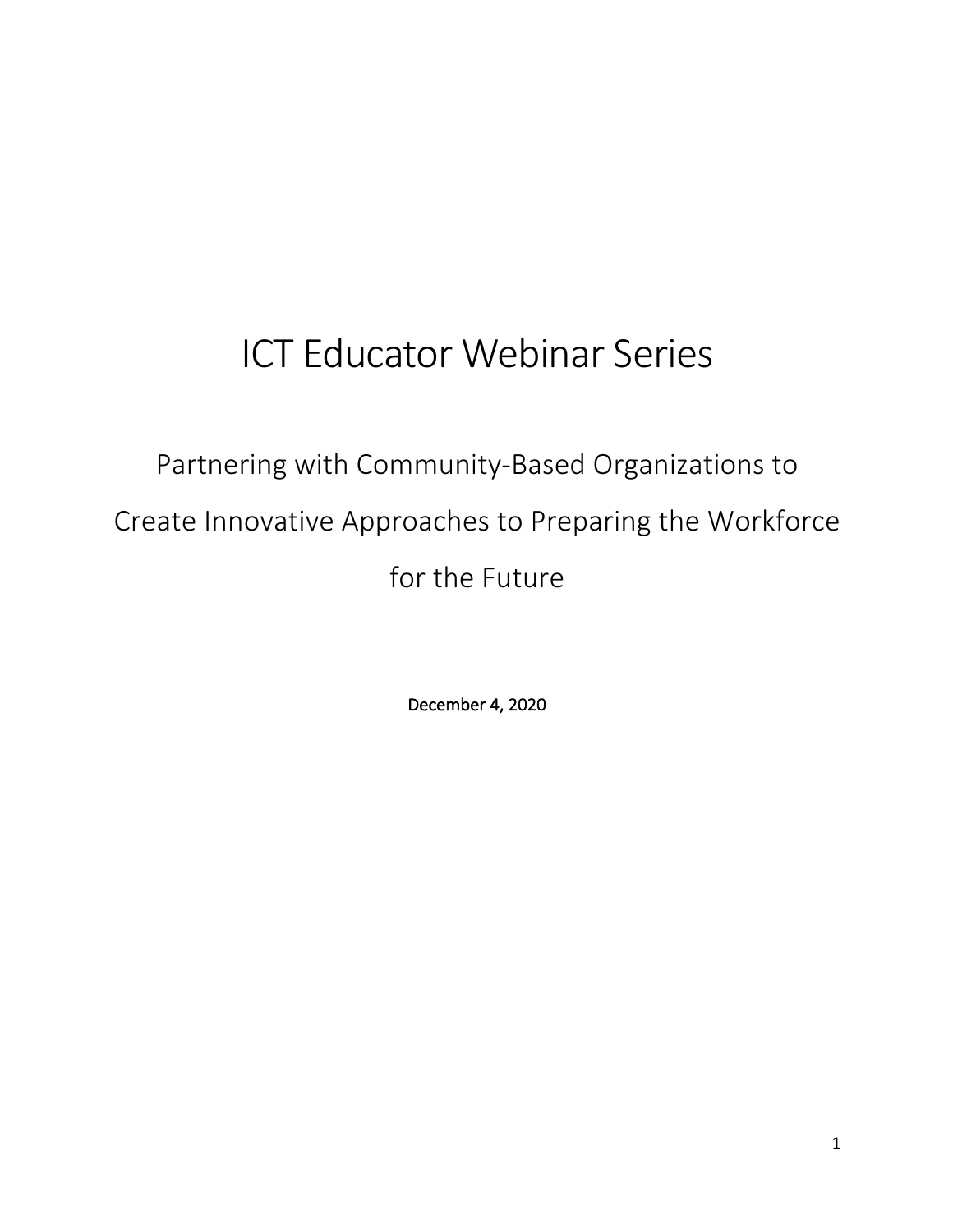## Table of Contents

| [00:18:41] Partnerships with Community Colleges: The Bedrock of Our Work with Youth & |
|---------------------------------------------------------------------------------------|
|                                                                                       |
|                                                                                       |
|                                                                                       |
|                                                                                       |
|                                                                                       |
|                                                                                       |
|                                                                                       |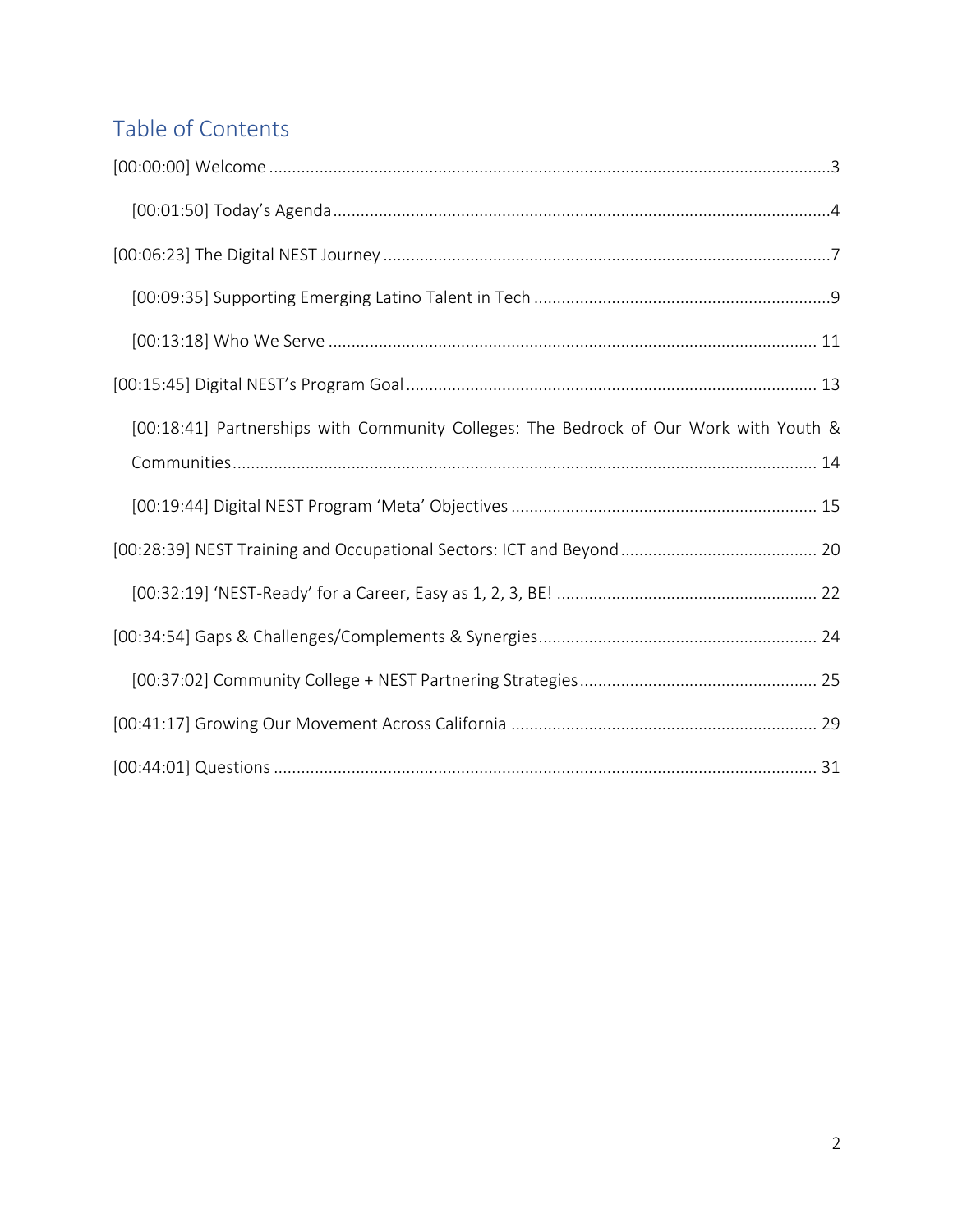## [00:00:00] Welcome

STEVE WRIGHT: Good morning, everybody. Welcome to the ICT Educator Webinar Series. I'm Steve Wright, Statewide Director of the ICT Sector Team, which is part of the Workforce and Economic Development department of the California community college system. And these webinars are brought to you by our entire sector team, and they're produced by Nicole Sherman. Our guest speakers all volunteer their time for the sake of our student success.

I'd like to quickly remind you that, coming up in January, we have a wonderful conference, the Winter ICT conference. I think they're charging all of twenty-five bucks, which is just enough to make you commit and cover a few costs! Karen and Richard put on a wonderful ICT training. The agenda is out now, and I compare it to InterOp in Vegas, which ends up costing me four grand, and you get this for almost nothing. It's all online for two days this year, so I encourage you to see that.

Or another thing is go to our webinar—I mean, our webinar recording archives right now. On our website, we have over forty recorded webinars from our faculty and guest speakers, carefully selected experts with successful how-to techniques. Each webinar is video recorded, edited, chapterized, transcribed, along with the PowerPoint presentation. With over 4,000 views to date, many of our faculty consider this an excellent resource for classroom or grant writing or other things.

• December 11-Virtual Lab Update: Practice Labs User Group Discussion

We have one more week in the fall season, and we're going to be looking at Practice Labs again. As you know, most of the lab work nowadays is virtual, and a lot of us use NETLAB for our IT-type things. Practice Labs is another alternative that a lot of you use out there, so we'll be getting an update from them on what we have.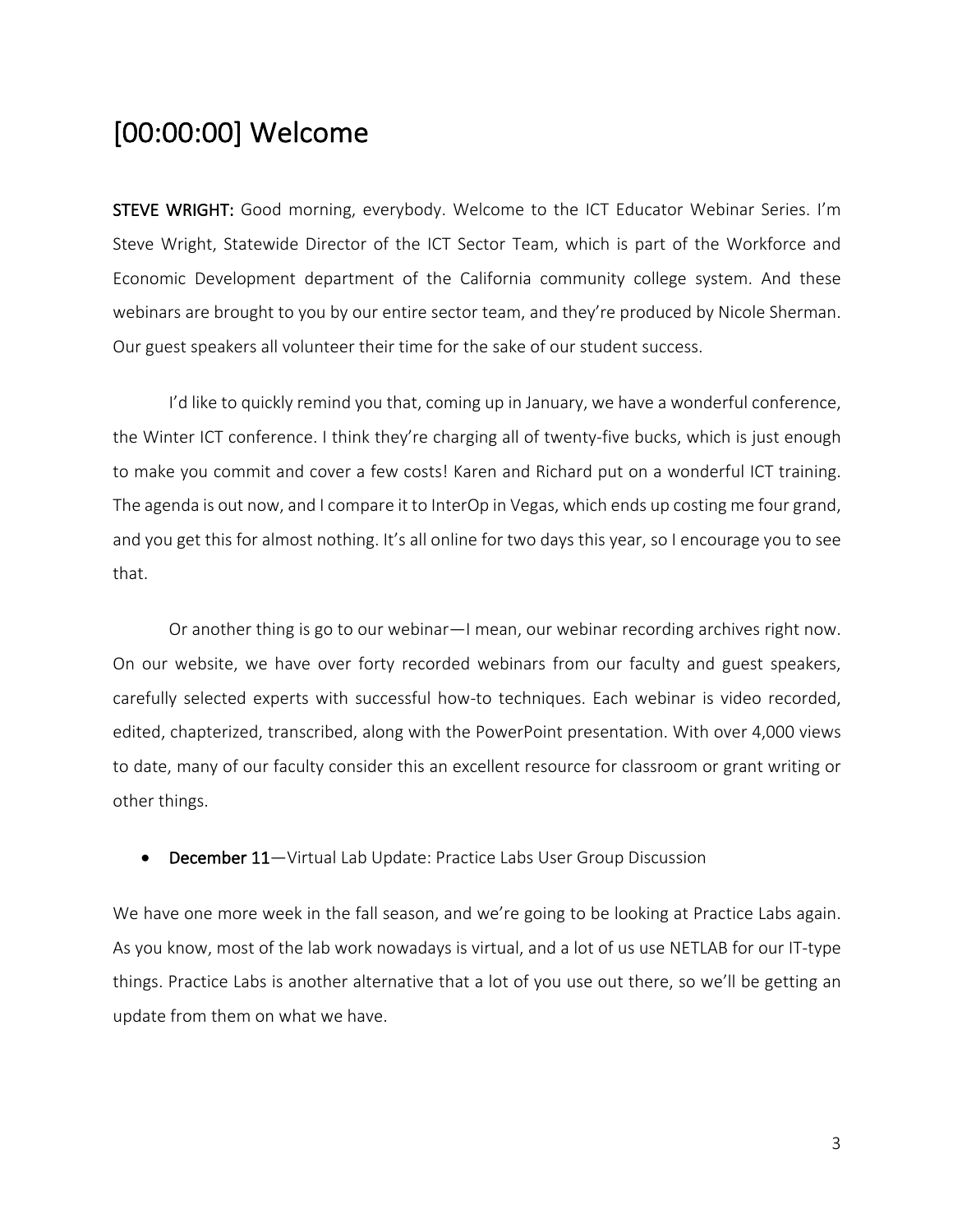#### [00:01:50] Today's Agenda



Founder, Executive Director

**Deputy Executive Director** 

**Corinne Kappeler** Director of Growth

STEVE WRIGHT: Today is really going to be interesting. I was talking to Dave Toole, who is the CEO of Gig Economy Group, and I believe he is on here today, too. He introduced me to Jacob and told me about Digital NEST. And when I heard what they were doing, I knew this was the kind of topic that we need to share around the California community college system.

Sometimes in our system, we get a little bogged down in how hard it is to do things, and I love when people come along and take a refreshing approach to address some of the core needs and metrics that we're all interested in. So, I really love what they're doing at Digital NEST, and I'm sure you will, too, so I'm going to turn it over to Jacob and Corinne and Steve to tell us about Digital NEST.

CORINNE KAPPELER: Good morning, everybody. Thanks for having us. We're excited to be here. I am Corinne Kappeler. I am Director of Growth at Digital NEST. I am born and raised in Salinas, California. I think there are a few folks from Hartnell on this call, so Salinas represent! Before joining Digital NEST, I was the Executive Director of a national organization that sought to include adult women in coding, so we often worked closely with community colleges in that effort as well. We started out as a small nonprofit and rapidly grew to be in over fifty cities across the U.S. I recently joined the team, and I'm very excited to see us grow as well. I'll pass it over to Steve now.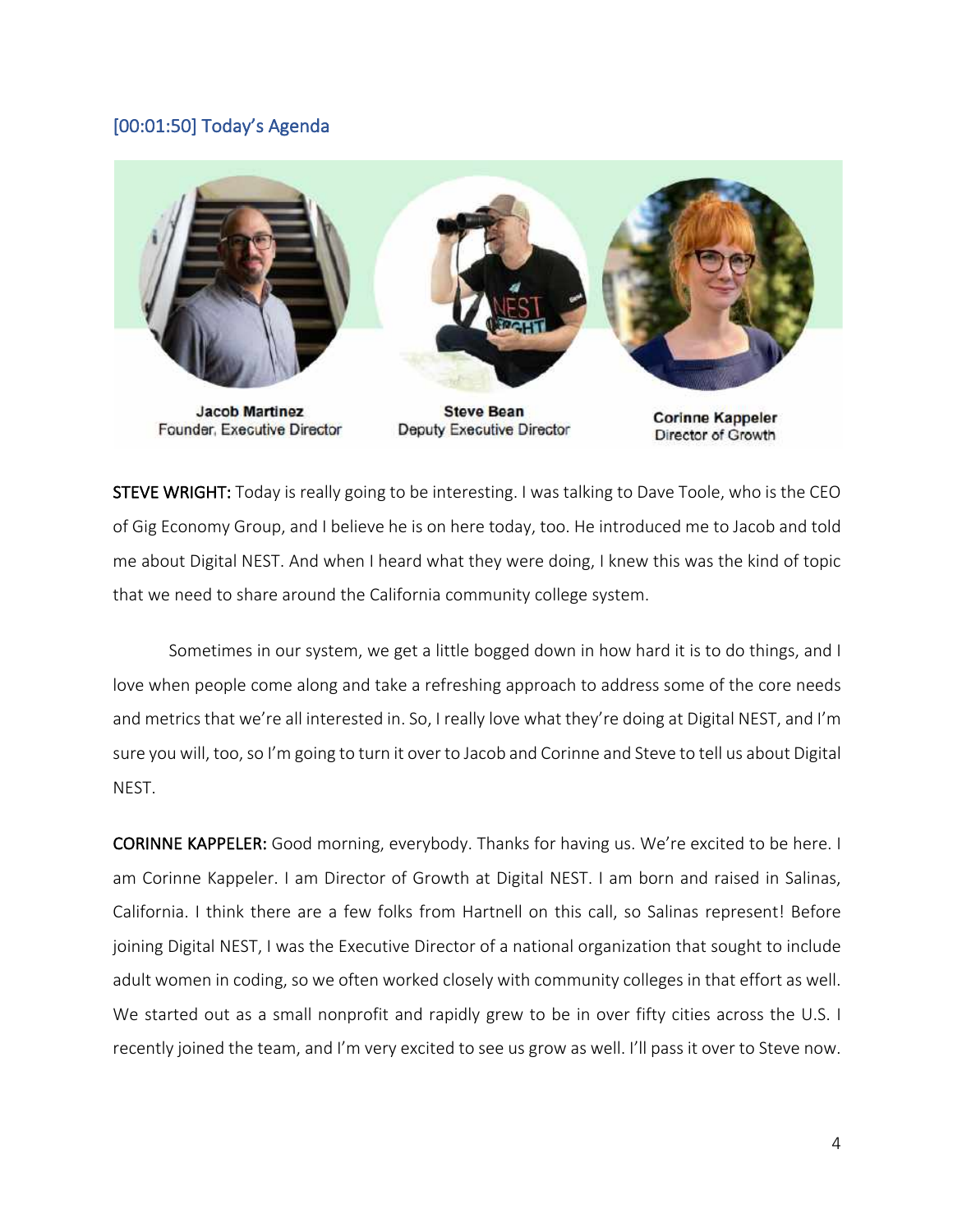STEVE BEAN: Thanks, Corinne. We're glad to have you. Good morning, everybody. I'm Steve Bean. I'm the Deputy Executive Director of Digital NEST and an honorary founder. I guess, going way back to 2003, Jill Denner and I were working at a place called ETR Associates at that time. We secured National Science Foundation funding to look at ways to get middle school Latinas interested in careers in computing. We did a series of projects involved in trying to accomplish that, and Jacob was the genius on the ground for those. And then I took a sabbatical and came back and started working for him with this great idea he had for Digital NEST.

And before I throw it to him for introductions, I just want to give a shoutout to a bunch of our partners at community colleges that we work with, who I think deserve a lot of credit for the partnership work we're going to talk about.

So, at Cabrillo College, I want to shoutout to Gerlinde Brady, John Graulty, Matt Weis, Eduardo Cervantes, Rachel Mayo, Mallory Stevens, Terri Oropeza, Mike Matera, Denise Moss, Irvin Lemus, Beth Regardz, Julia Machotka, Wendy Norris, Leslie Murray, and Audrey Blumeneau, who was with us for that very first crazy project we did, trying to teach middle school girls to program games in Flash, back in 2003.

And then at Hartnell, Marnie Glazier, who I see is on the call. Hi, Marnie! Clint Cowden, Jackie Cruz, and then, finally, all my colleagues from the first two years of the K12 Strong Workforce Program Review and Selection Committee. That was a crazy ride, and you all are fantastic. So, with that, I'm going to pass it to our inestimable Executive Director and founder, Jacob Martinez.

JACOB MARTINEZ: Well, thanks, Steve. I don't think you've ever introduced me that way, so I'm glad we're recording this. Good morning, everyone. Thank you all for joining us. I am the founder and Executive Director of Digital NEST, which we founded back at the end of 2013, beginning of 2014. As Steve mentioned, prior to that, I was with ETR Associates, doing great work with him and our colleague, Jill Denner.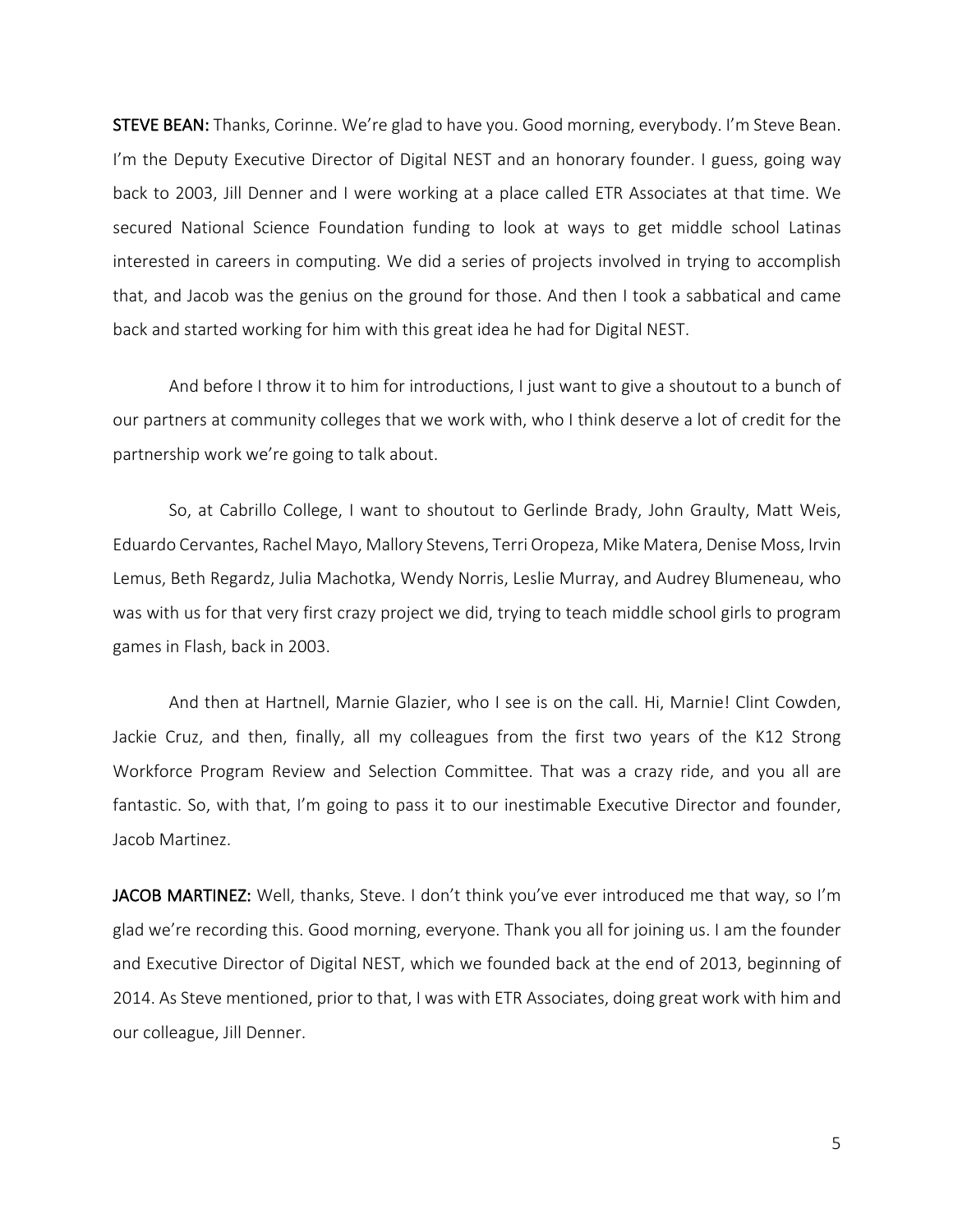So, today, we're going to kind of give you a little journey through Digital NEST. I'm going to be starting with a discussion and just telling the story of how we came to be, the big vision for what we hope to accomplish, and then I'm going to hand it over to Steve, who will dive deeper into our partnership and our relationship with the community college system and some of the great work that we've done with them and some aspirational work we have as well with them.

And then we'll wrap it up with Corinne talking about the future and where do we go from the communities that we're currently serving of Watsonville and Salinas. We just announced a couple weeks ago that Gilroy will be our third location, so I'm excited to see some Gavilan folks on here. But Corinne will speak a little bit about our future growth and our hopes for greater impact across the state of California.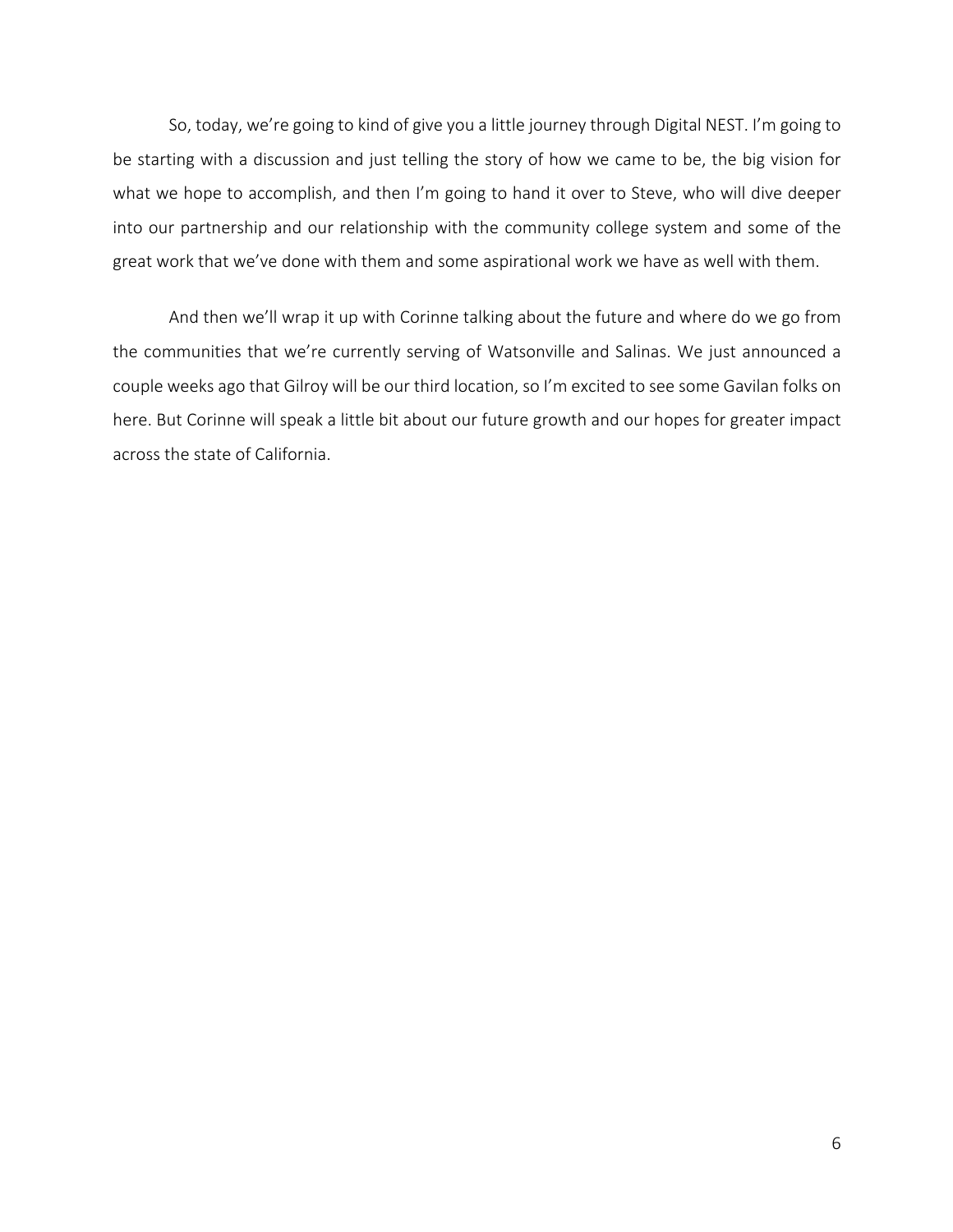## [00:06:23] The Digital NEST Journey

The digital economy has left communities behind, while the rapidly growing tech industry is starving for diverse talent.



JACOB MARTINEZ: What you have on the screen right now is this data around the kind of current kind of landscape. These are numbers that you might be familiar with, or similar numbers, of the lack of representation in the tech industry and the lack of representation and resources that are going into the communities of Watsonville and Salinas and similar communities across the state.

So, as Steve mentioned, prior to Digital NEST, I was working at ETR with him and Jill Denner. I started with them back at the end of 2005, and we were doing work with predominantly middle school girls, trying to get them involved in computer science. Over the course of the years, that program extended into working with boys and working from fifth grade all the way through high schoolers, as well as doing some work with some parents as well in building their capacity to support their youth in computer science education.

We did that work... I was with them for eight years. We were making progress, but what I saw both locally and across the country was, although there were millions and millions of dollars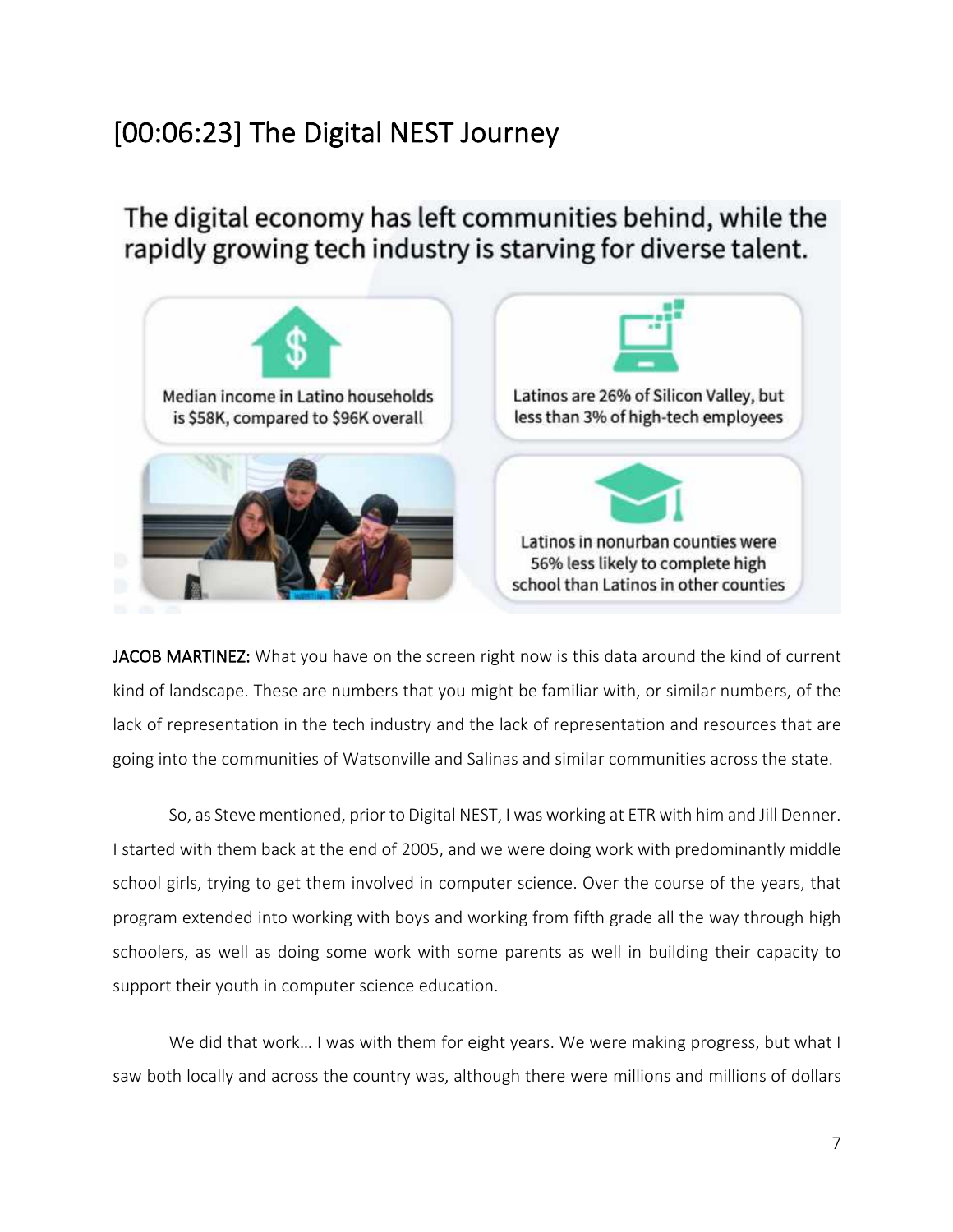being pumped into tech education, the needle hasn't moved and didn't move. We were doing good work in our programs in sending youth off into college to pursue computer science, but then, quickly, six months in, twelve months in, we would find out that they were shifting out of that and going into different majors. So, something wasn't working, so those feelings were bottled up in me for a couple years—for a few years, actually. And then, in 2013, I had this chance encounter.

So, I was walking in downtown Watsonville—which, if you're not familiar with Watsonville along the Monterey Bay, it's the strawberry capital of the world, predominantly an agricultural community. So, I was walking down on a Friday evening in October, a chilly night at the local farmer's market, shopping for my family, and I saw a young woman sitting outside of a building, typing away on a computer.

I was in tech education, so I was curious what she was doing because I could tell she was cold. I approached her and asked her that very question of "What are you doing sitting outside of this building? I can tell you're cold." And she told me she was in the local community college, Cabrillo, and that she was doing a research paper for one of her courses. And I said, "Yeah, again, but what are you doing sitting outside?" And she said, "Well, I don't have internet at home. I can't afford to go to Starbucks." It was a Friday, early evening, so the library was closed, so she was literally sitting outside this building and tapping into their Wi-Fi.

Now, that image, that experience hit me, and it's crazy to kind of tell that story today when we're seeing those images happen across the state and across this country still. But I went home that evening and told my wife that we've been doing this work for year after year, and nothing has changed. "I've been bringing in millions of dollars into this community, and still there's youth hitting these barriers of access. Something needs to change."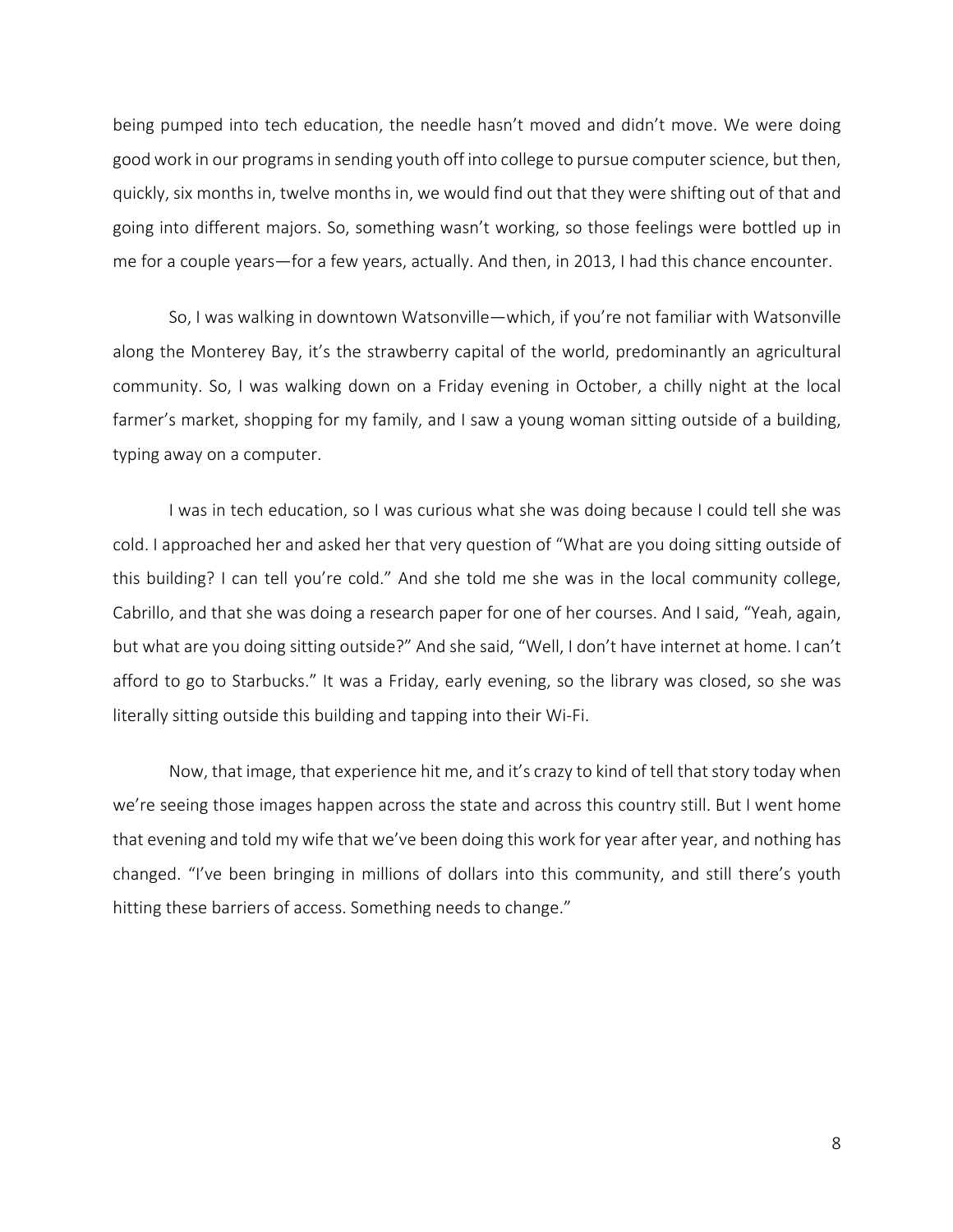### [00:09:35] Supporting Emerging Latino Talent in Tech

Digital NEST supports emerging Latino talent to pursue tech careers and to build strong communities.



JACOB MARTINEZ: So, in 2014, I had this idea. Corinne, you can go to the next slide, please. We were just outside of San Jose, so for years, we were taking kids to places like Google and Facebook and Apple and Adobe on these amazing field trips. We would take these students from out in Watsonville into these companies, and the youth were so excited to be in this environment where there was free food and cool furniture and music and employees coming and going all day on their own free will. Every time we would come back, driving back to Watsonville, all the kids would be raising their hands, saying they want to go work there one day.

But yet, we were bringing them back to these computer labs of rows of desktop machines with outdated computers and big, clunky headsets, and telling kids to come in, sit down, turn on the computer, do this program, and then, when the bell rings, get out, so we could do the next thing for the next batch of kids. So, we were doing the complete opposite of what the tech industry was doing.

So, in 2014, I had this idea of "What if we took that environment and connect youth to that environment and bring that into rural communities like Watsonville?" So, we did just that. And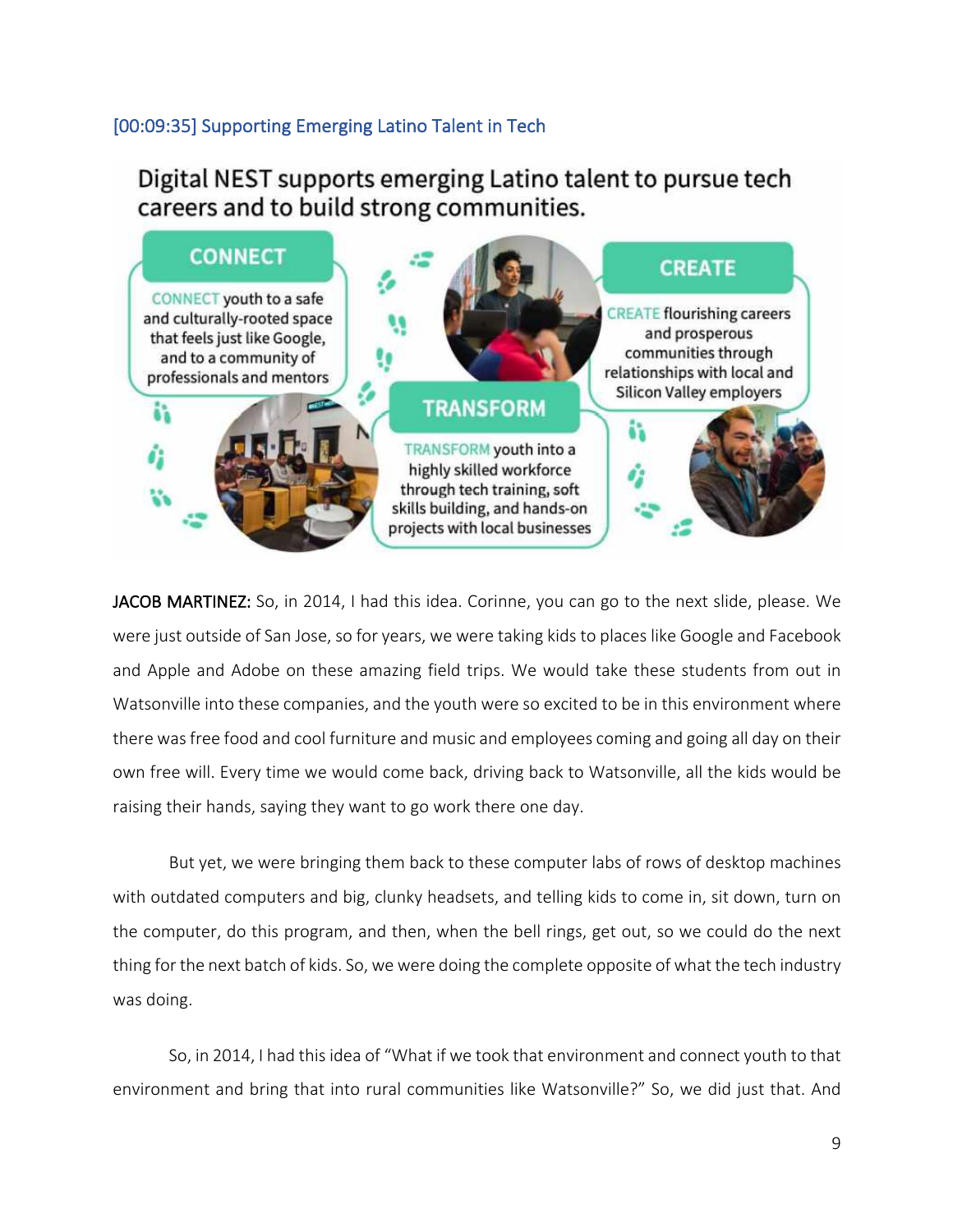throughout this presentation, you're going to see images from our spaces, so you're going to see the kinds of environments we create. I took that physical environment of a Google campus and brought it to youth technology centers.

In Watsonville, we are in about a 4500-square-foot building. You walk in, there's neon lights, there's cool furniture, there's free food, there are welcoming adults, there's music—the kind of environment you want to be in. There's classrooms. There's study space. There's good internet. There's all the tech you can imagine to really connect our young people, and we work with youth ages 14 to 24, connecting young people to these environments and to caring adults.

While they're there, we don't just provide access. We layer on training and education with the primary focus of "How do we keep our talent local?" Communities like Watsonville have seen for generations their brightest and most talented youth go off to college and never come back, or get jobs, or leave the communities to go get jobs elsewhere. So, we're really focused on our primary goal of "How do we train up that talent, connect them to local opportunities, and then support them in that?"

So, we have three career tracks. We have Web/IT, which is your traditional kind of web design and coding. We have our Digital Arts and Technology pathway, which is graphic design, video production, and that's really focused on the creatives in our community, the artists. And the last pathway is what we call 'People.' We primarily teach project management, but those youth are really the tech generalists. A lot of companies are looking for young people to come in and work for them that have a variety of skillsets that they can tap into.

So, we get them trained up, and Steve will go into their trainings a little bit. But like I said, our goal is to keep them local. We want to create thriving individuals. We want to create prosperous families and, therefore, create prosperous communities. We're primarily focused on keeping them local, but secondarily, due to our proximity to Silicon Valley, we are looking at working with companies in Silicon Valley. Next slide, Corinne.

10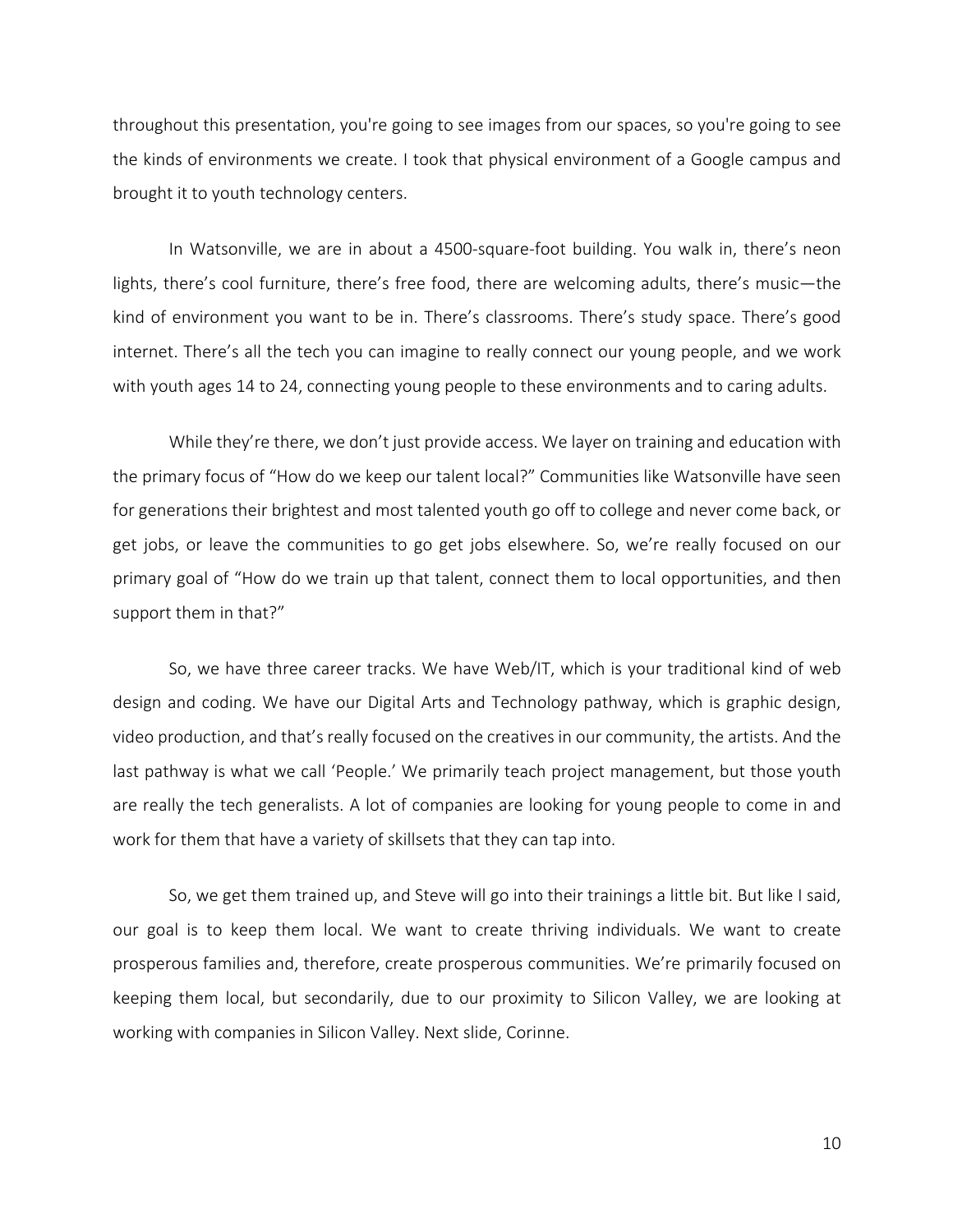### [00:13:18] Who We Serve



#### *The youth and young adults we serve…*

- *Latinx*
- *Immigration in family*
- *Working-class*
- *Underrepresented in the ICT field*

#### *But…*

- *More than 1/3 are young women*
- *Less certain about college, don't have a clear goal for their studies, and are unlikely to start out in a four-year institution*

### *But…*

• *This is changing: more young adults who come to us with degree in hand but can't land an entry-level career-track job in their field*

JACOB MARTINEZ: So, this is a little bit about the youth that we serve. Like I mentioned, in 2014, we opened up in Watsonville. In 2016, the community of Salinas came to us and said that they're looking to build kind of an epicenter of ag technology. They needed workforce, so in 2017, actually, we opened in the community of Salinas… That picture on the screen is the center that we started off in. It was in a partnership with the city. We were in the public library, the Cesar Chavez Library there.

And then, when Steve presents, you're going to see his background is an image of a building that we just moved into this summer. It's the old firehouse in downtown Salinas. So, we're doing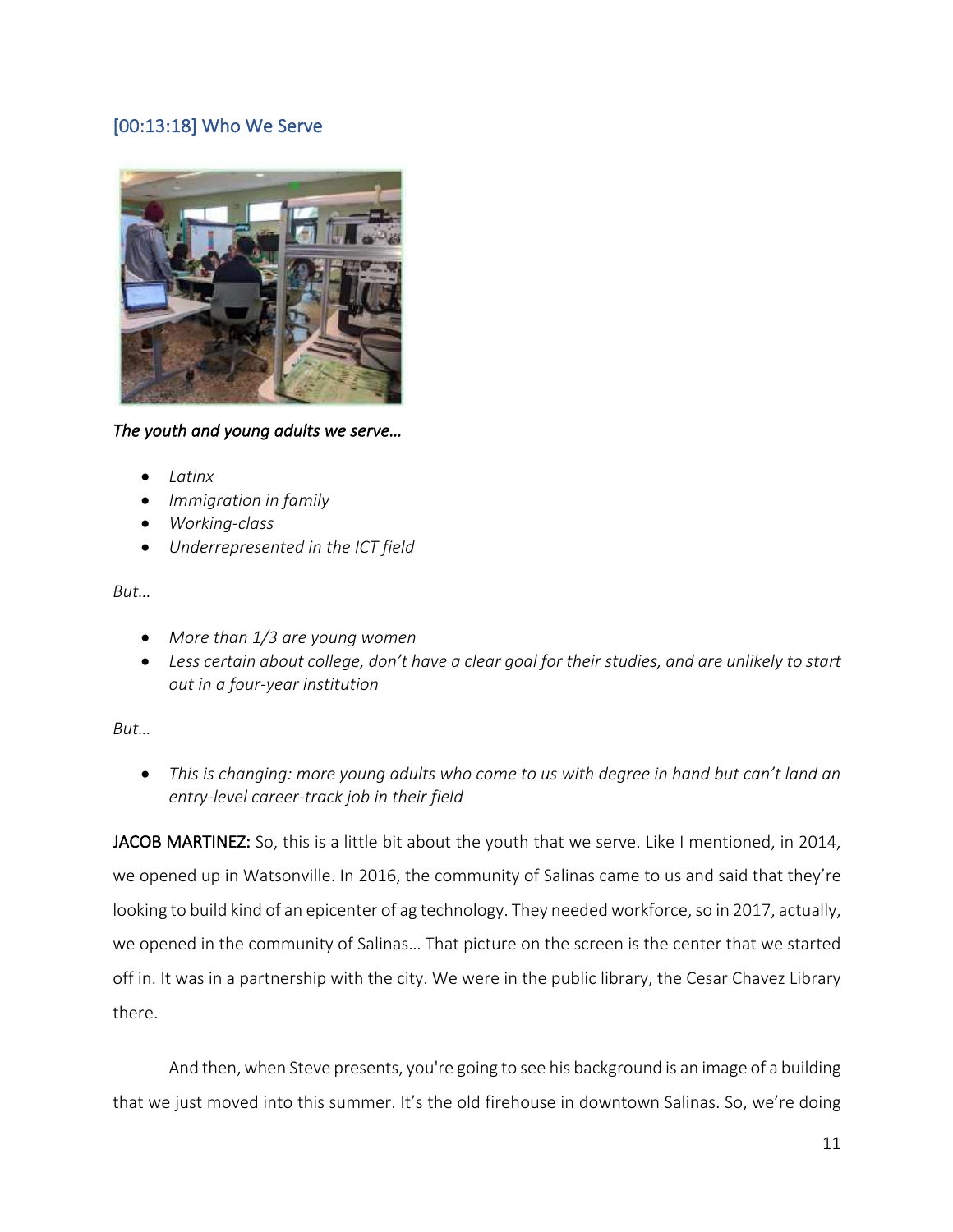similar work there. That building is actually twice as big as the one we have in Watsonville, so we're pretty excited about the impact we can make in that community.

So, our youth are primarily Latinx youth. We're about a third young women that are part of our organization, all between the ages of 14 to 24. That third of women is a good number for a tech program, but it's a number we're not happy with. We're looking to grow that number and go 50/50, if not more.

We work with a lot of community college students, and our primary focus on youth are those students in high school that are B or C students, probably are not going to go straight into a four-year university, will be going to community college. So, that's our primary target audience, are those youth.

And lastly, we're seeing an influx of a lot of youth that have college degrees that are moving back to their community and then looking for jobs and opportunities. The last thing I'll say is, like I said, we expanded to Gilroy. We just announced that a couple weeks ago, so we're going to be looking for someone to lead in the Gilroy community. So, if people from Gilroy/Gavilan that are on this would help us find that person to lead on that effort, we would greatly appreciate that. And with that, I'm going to hand it over to Steve to dive a little deeper into our partnerships with community colleges.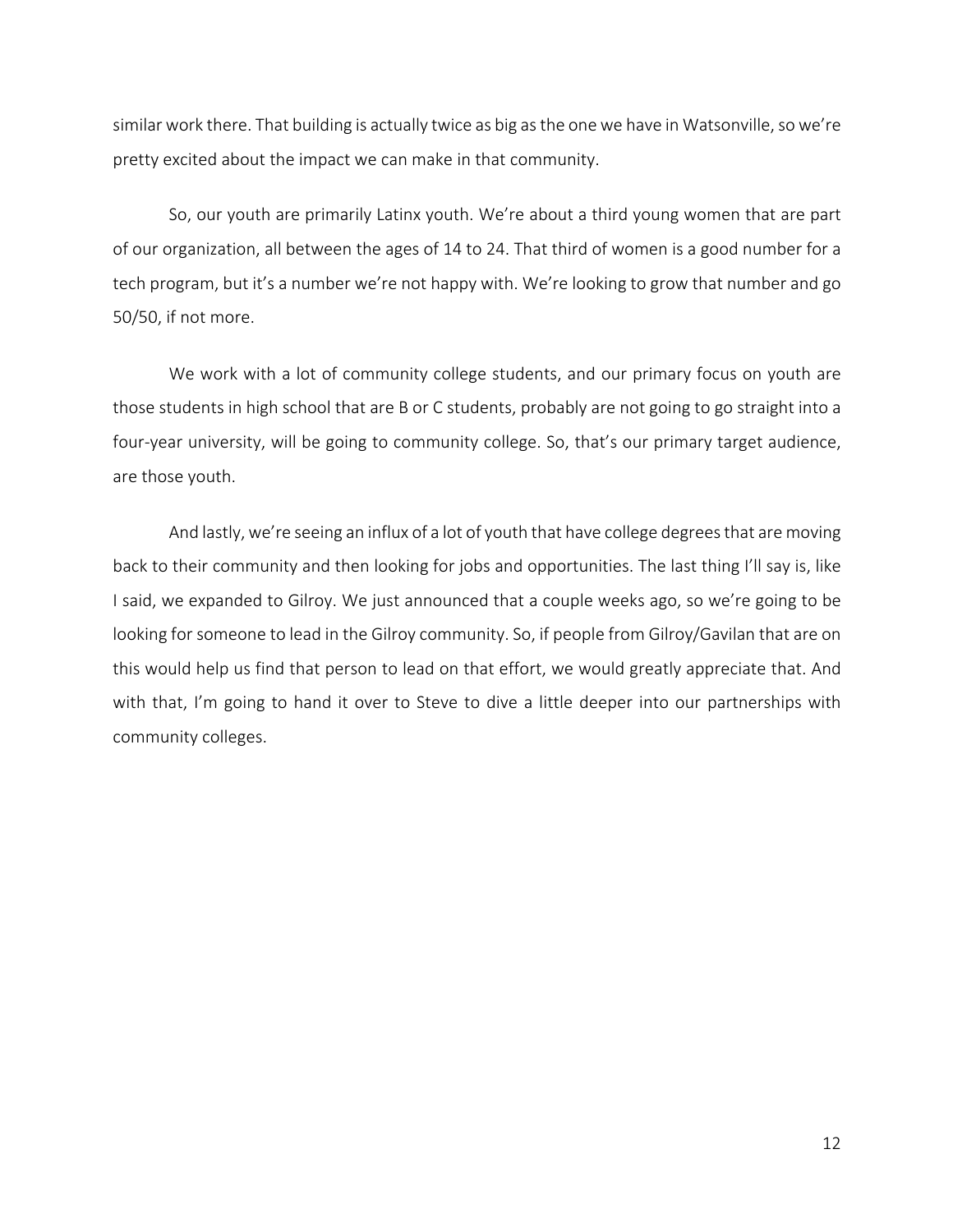## [00:15:45] Digital NEST's Program Goal

*Get vulnerable and underrepresented young adults from California's agricultural communities not just 'qualified' but competitive for entry-level but career-track jobs, with or without a college degree, in the in-demand and/or growing segments of their regional workforces.*

STEVE BEAN: All right, thanks, J. You may have noticed the last bullet point on J's last slide. You know, he tells the origin story of the NEST regarding that young woman freezing cold out in front of the closed building. And of course, now with COVID, those access issues that we thought had been solved are more prominent than ever. But I tell a slightly different or later origin story for our Workforce Development program that speaks to the growing numbers of new young professionals with degrees that we're actually serving.

So, I tell the story of the young woman that one of our staff found working at Yogurtland, serving frozen yogurt. I can't remember exactly how, but I think this young woman just got chatted up by one of our staffers, but she was invited over to the center, where she brought her portfolio, and it turned out she had an associate degree in graphic design.

And she brought her portfolio and showed it to our Digital Arts and Technology manager, a young man named Gabriel Medina. And Gabriel came to me after the meeting and said that this young woman had one of the best graphic design eyes he had ever seen, and she was working at Yogurtland because she had gotten her degree in Oklahoma, came back to Watsonville to be with family, and needed a job and had no professional contacts to break into her field of graphic design, and her family, who were working-class Latinos, had no contacts in that field. And eventually, she just needed an income, so she took the first job she could.

And of course, while she was working, that made it harder for her to devote the time and energy to try to break into a field, especially when she didn't know anybody in that field, and she really didn't have any professional connections or networking experience to even figure out how to land that job.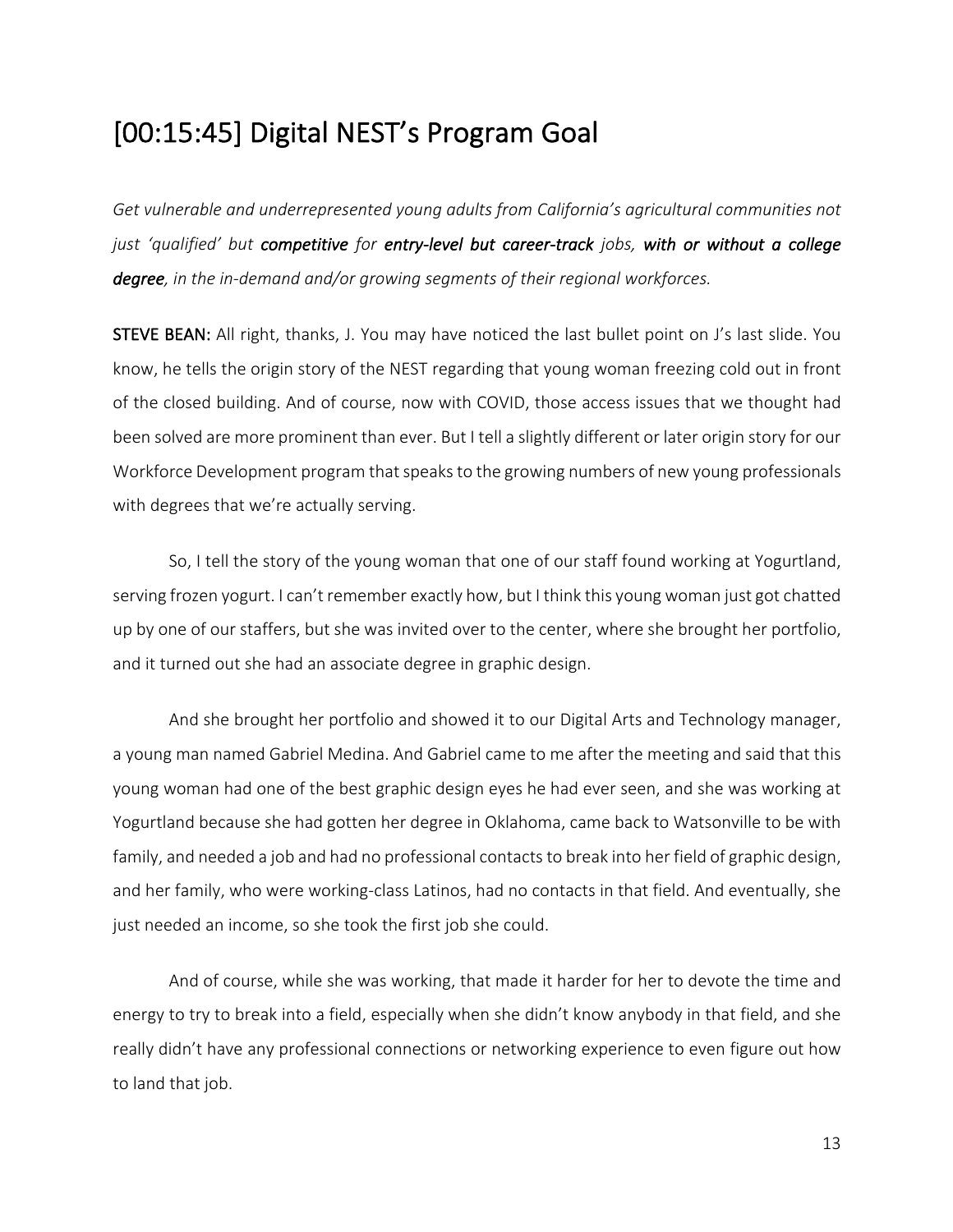For us, that's underscored our commitment to getting our youth… You know, a lot of people talk about getting youth job ready or career ready, but we're committed to getting them what we call 'career competitive' and getting them placed in jobs. And we have a view of their start as being in entry-level but career-track jobs, but we have target jobs that, at the end of our training, and oftentimes in concert with studies they're doing at community colleges, that they can land those jobs with or without a college degree, and that we're trying to aim our job training tracks at the in-demand or growing segments of our regional workforces.

## [00:18:41] Partnerships with Community Colleges: The Bedrock of Our Work with Youth & Communities

*Though our respective roles in the 'ecology' are different…*

- *We have same youth, young adult, and career seekers priority populations*
- *We are both CTE leaders in our respective areas*
- *We are both bridges between education and industry*

*In our partnerships with community colleges, we have found that our differences are complementary and synergistic!*

**STEVE BEAN:** So, I'm going to tell you about our program and how we do that, but I just want to stop for a second and say that, over the last five or six years, our partnerships with our community colleges have been part of the bedrock of our work with our youth in our communities. And as Steve said at the beginning, you know, your role in community colleges and our role in kind of the ecology of workforce development are different, but I noticed the similarities as much as the differences oftentimes.

So, we have the same youth, the same young adults, and the same career seekers that we're both serving as priority populations. We're both CTE leaders in our arenas—you all in the public sector, compared to the CSUs and the UCs. You all are the CTE folks. And we're both bridges between education and industry. So, while we're different, we try to make those differences complementary and synergistic because, I think, at the end of the day, we're aiming at a lot of the same goals.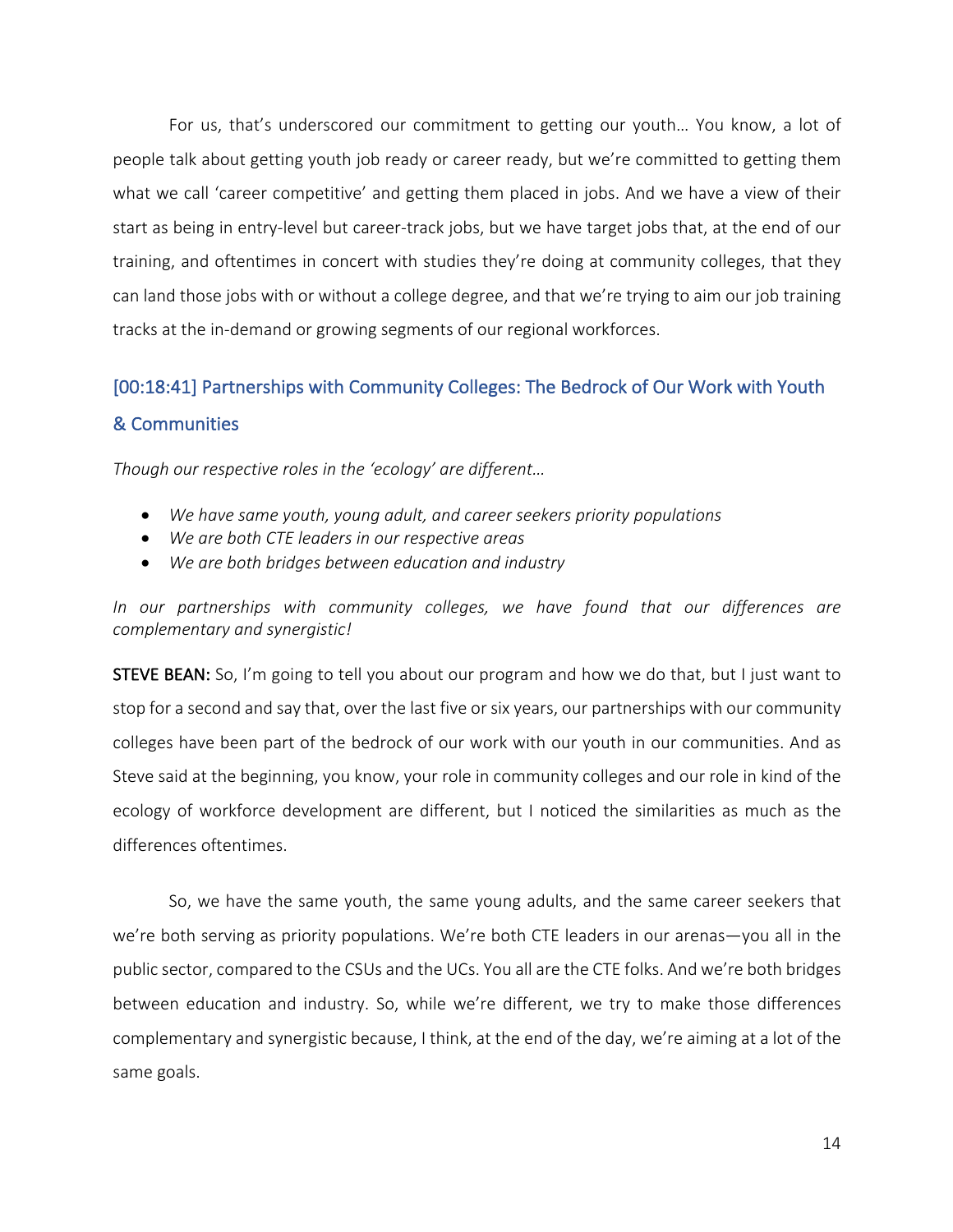### [00:19:44] Digital NEST Program 'Meta' Objectives



- *Provide the option to 'flip' the traditional approach to post-secondary education*
- *Provide paid, on-the-job training*

STEVE BEAN: Thanks, Corinne. Before I dive into the weeds of our job training and career development program, I want to share with you kind of our meta objectives. I decided later maybe a better title for this slide would have been 'The Design Principles of Our Approach.' So, there's four of them split across two slides.

The first is we're really coaching our youth to flip the traditional approach to postsecondary education, in particular those youth that Jacob described that are those B and C students who may or may not go on to college afterwards. If they do, it's likely part time. It's likely without a clear direction for what their goal is for going to college.

And we're not discouraging them from going to college, but we are encouraging them to go through our program, get competitive for entry-level but career-track jobs, land those jobs, prove their value to employers. Because this is the open secret that everybody on this call knows but that our youth rarely know, is that if you land your first job on a career track with an employer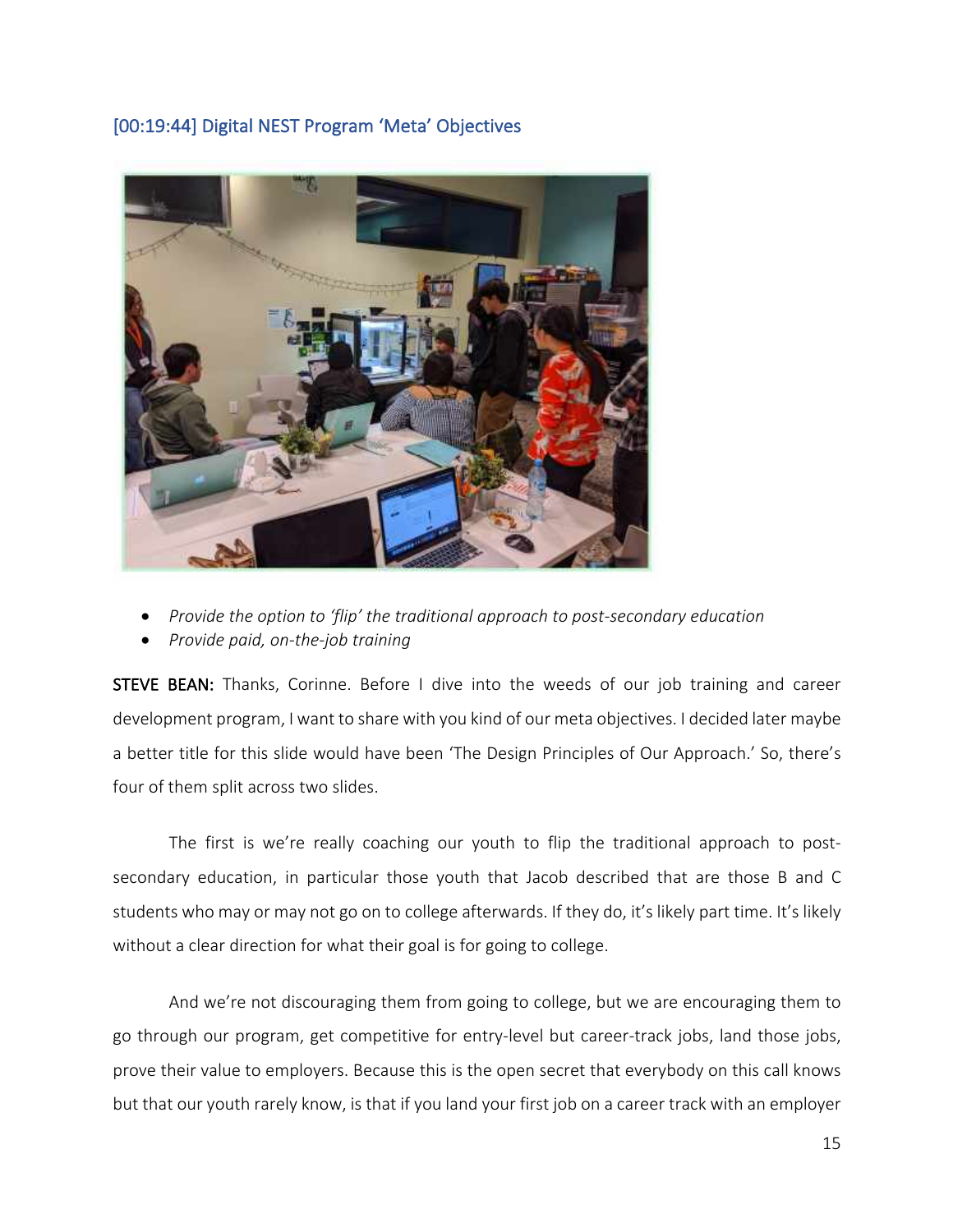and you prove your worth, that employer needs to advance people into higher and higher levels, and they will invest in your post-secondary education to do that.

So, rather than getting out of school, like the young woman I described, with a significant amount of school debt and a degree but no ability to break into her field or advance, you can flip that around, and we're really encouraging our youth to do that. And we're trying to remove their obstacles to being competitive for those… Well, we are removing their obstacles for being competitive for those careers by providing paid on-the-job training, and that's through our bizzNEST. It's a paid professional internship. I'll talk a little bit more about that later.



- *Develop in trainees a foundational set of broadly applicable and transferable technical and 'soft' skills*
- *Ensure that trainees attain competency in our original, platinum-standard NEST-Ed 'soft skills' program*
	- o *Mindsets*
	- o *Self-management*
	- o *Project management*
	- o *Teamwork and leadership*
	- o *Communication*

I feel like I'm preaching to the choir here. I know some of you on the call. I know this field. And earn-and-learn—we all know that it's absolutely necessary for these populations that we're trying to serve that struggle. And I think that's one of those things that Digital NEST is able to do that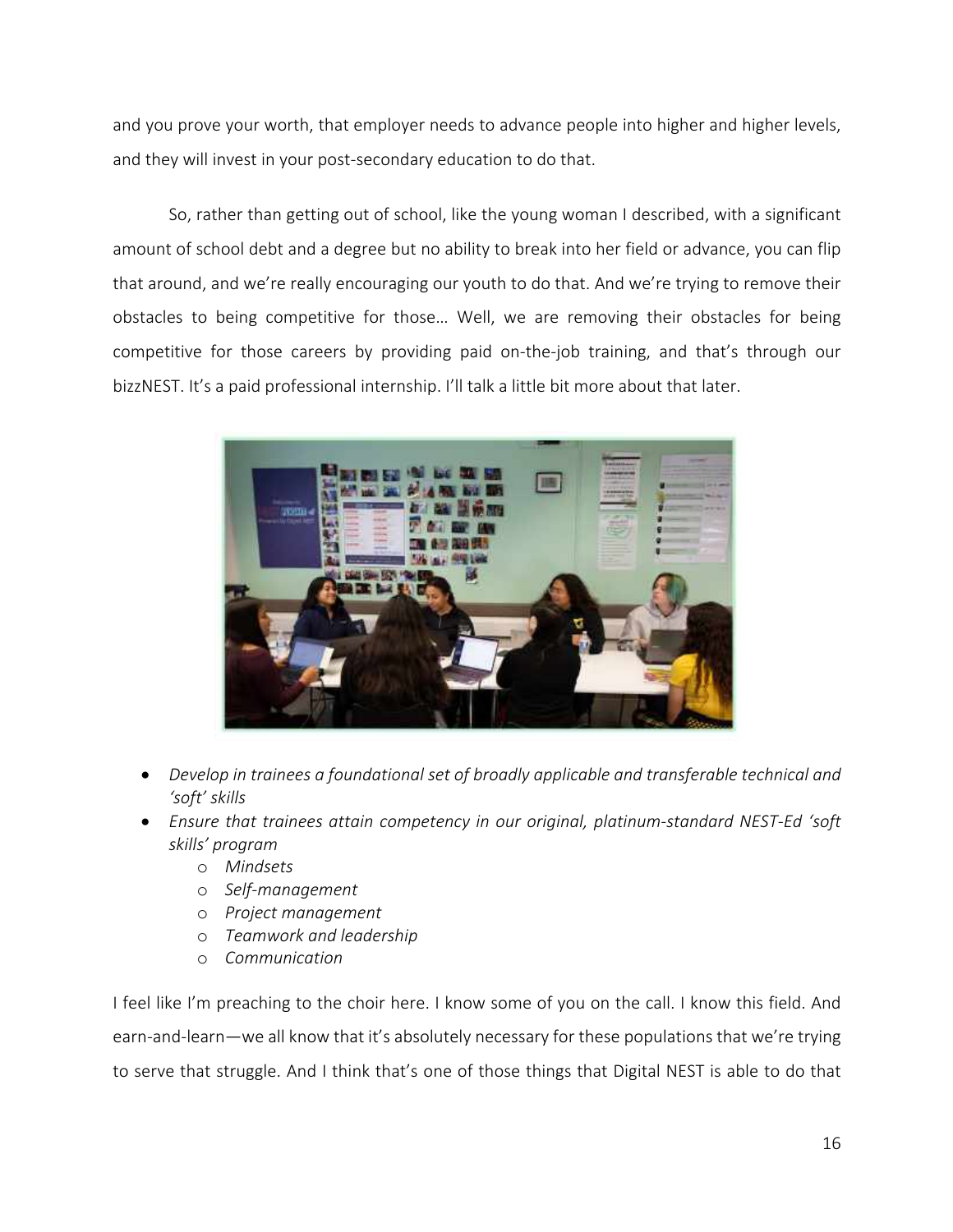community colleges sometimes struggle with, and I'll talk about that a little bit in one of the partnerships I'm going to put a spotlight on.

The third thing I want to call in is that we have a goal to develop in trainees, a very foundational set of broadly applicable and transferable skills, and these are both technical and soft skills. I hate the phrase 'soft skills.' There's nothing soft about them, but we all seem to know what we're talking about when we say 'soft skills,' and I've talked to people who have proposed all kinds of other phrases, but it seems like none of them are really catching on, so I continue to use that phrase out of recognition, people recognizing it, but I don't really like it.

So, you know, this may seem counterintuitive, although I'm not sure it is to the people on this call, why broad skills rather than focused technical skills, and there's really a few developmental (and I meant developmental in terms of the growth of youth and young adults in the ages we work with) and ecological truths that drive this.

One is—no surprise to the people on this call—specific technologies change so fast that, by the time our youth finish their training, anything we've done that's highly specific is usually out of date. So, while we do train them on specific technologies, what this does is it makes tech savviness and being a self-directed learner much more valuable than any specific tech skills we can give them. So, we do focus on specific tech skills but not to the detriment of making them tech savvy. Jacob kind of described that a minute ago.

What we also know is that, in this day and age, established adults are projected to change not just jobs but careers, different careers, usually two or three times during their career trajectory. And what we know about adolescents is it's a time of exploration, it's a time of determining that course, so we've all seen this—they change career directions two or three times in anywhere from a month to two years, right? So, we don't want our youth to think, "Oh, I've decided not to be a web developer. I'm going to be a video producer, so everything I learned in web development is worthless." No, we're going to give you a set of broadly applicable skills that will help you and market you, no matter where you go, regardless of what concentration you focus on.

17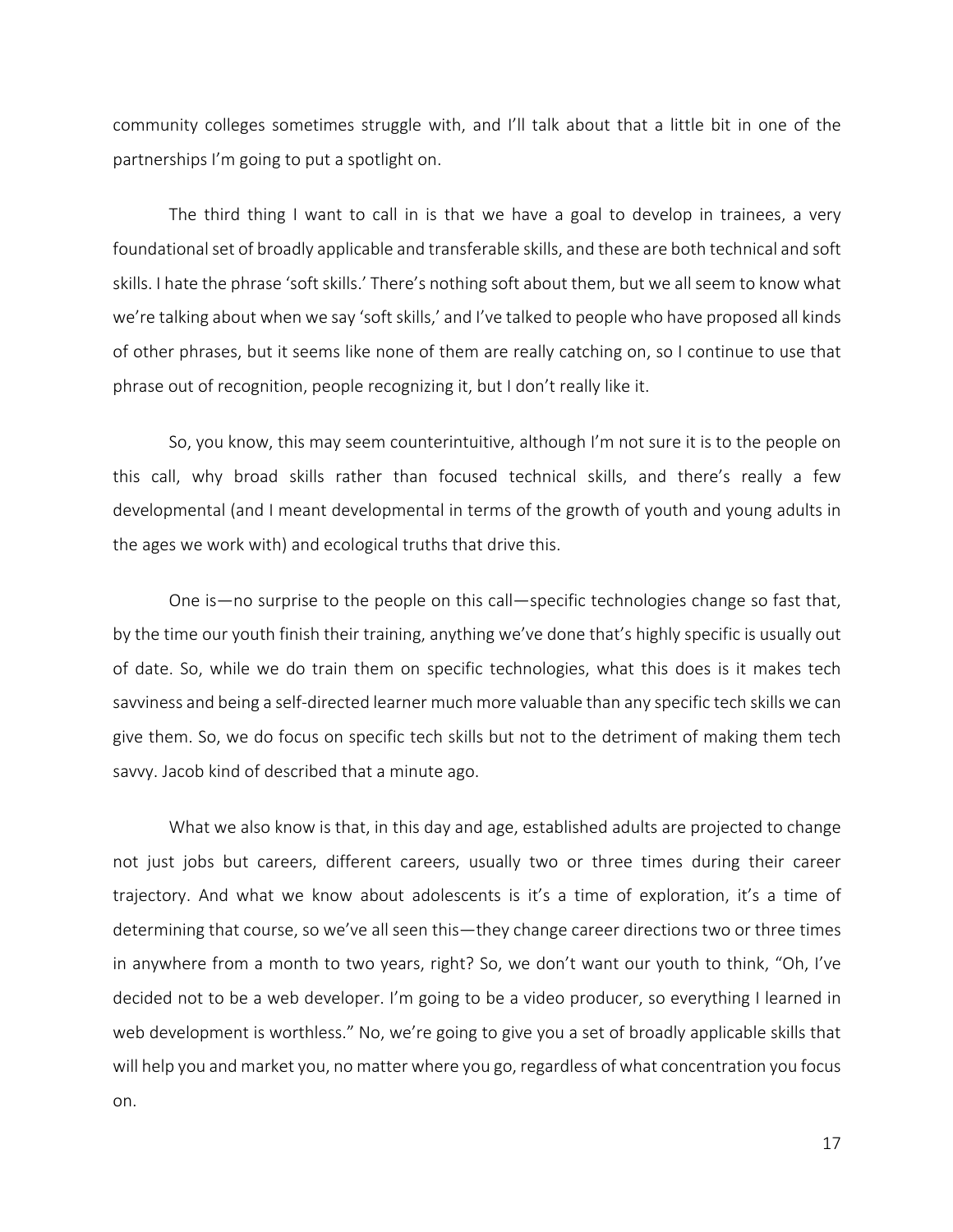And then, lastly, I touched on this already. You all know this, I'm sure. Industry is saying that while technical skills are great and, in some cases, really, really necessary, what they most want employees and what they have the hardest time developing (and it's very expensive for them to develop) is those soft skills. So, we have a really robust soft skills program interwoven into our training that we developed, and it focuses on the five areas that I've bulleted here. Mindset, selfmanagement (managing your own time but also disciplining yourself, staying organized, having a positive attitude), project management, teamwork and leadership, and communication.

I just lastly want to say that part of that soft skills program and those mindsets, our youth of color, when they look at going into professional careers and jobs, they don't know this, but they find out quick they need resilience, right? Oftentimes, the things that we think are dream jobs are hostile environments for them in terms of their culture and their comfort. So, we really, at Digital NEST, want to see industry become more welcoming for those youth, but until that really happens, those mindsets and that self-management piece is really about helping them build that resilience and learning how to code switch and how to really hang onto their self-identity in a work environment that may not be positive or promote that.

STEVE WRIGHT: Steve, could I ask you a question? These are wonderful components to the program. I love the macro strategy and recognizing that tech changes. And this could end up being a really long answer, but how did you come up with these things? And how do you know that your curriculum is the right curriculum? I mean, all day long, we have to defend that labor market demands and the skills we're looking for, with some sort of data or this, that, and the other, in order to do our jobs, and you come up with this… I mean, did you just get a whiteboard and start on it? Or did you have some kind of research or anything to help you with it?

STEVE BEAN: Yeah, so two answers to that question, Steve, that I think I can give briefly. One is you heard Jacob and Corinne and I talk about our collective experience, so there's over fifty years of collective experience across the three of us, working on research-driven experiments about what works with these populations, both age wise and culturally, right? So, before Jacob ever

18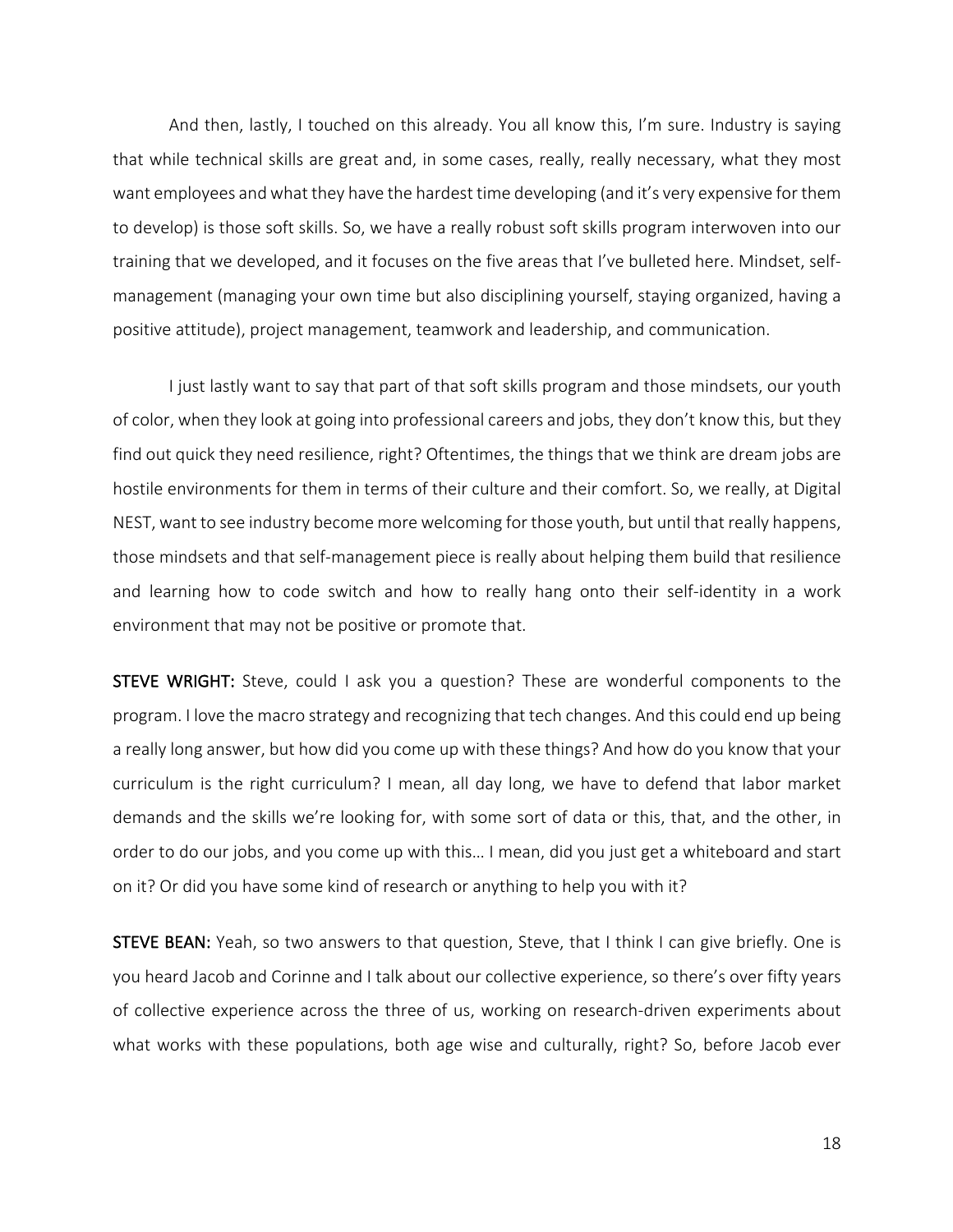launched Digital NEST, he and I and Jill Denner did ten years of work with middle school and high school Latino youth to kind of figure out what worked.

You know, I think our biggest finding that I see a lot of institutions struggle with is we tend to look at youth and young adults from our adult perspective and forget developmentally where they're at. So, I hope you see here a really developmentally informed approach, as well as a culturally responsive approach—and that speaks to the second thing.

I really have to give a shoutout to all of our staff at Digital NEST. We made a big commitment at Digital NEST for hiring staff who were young education professionals from the communities in which we work, coming from the same backgrounds as the youth were working with. And I mean, I don't mean to sound vulgar, but I'm a middle-aged white guy from upstate New York farm town, so I get the rural part, but we were a very segregated white community. I don't pretend to be culturally competent around Latino youth, but our staff are. They know what these kids are going through. They know what they need. They know how to talk to them. They know how to translate the world of professional work to the worlds these kids are coming from.

#### STEVE WRIGHT: Thank you.

STEVE BEAN: All right, let's get into the weeds a little bit. I've got about nine minutes left and lots to talk about. I tend to go on, but hopefully it's interesting.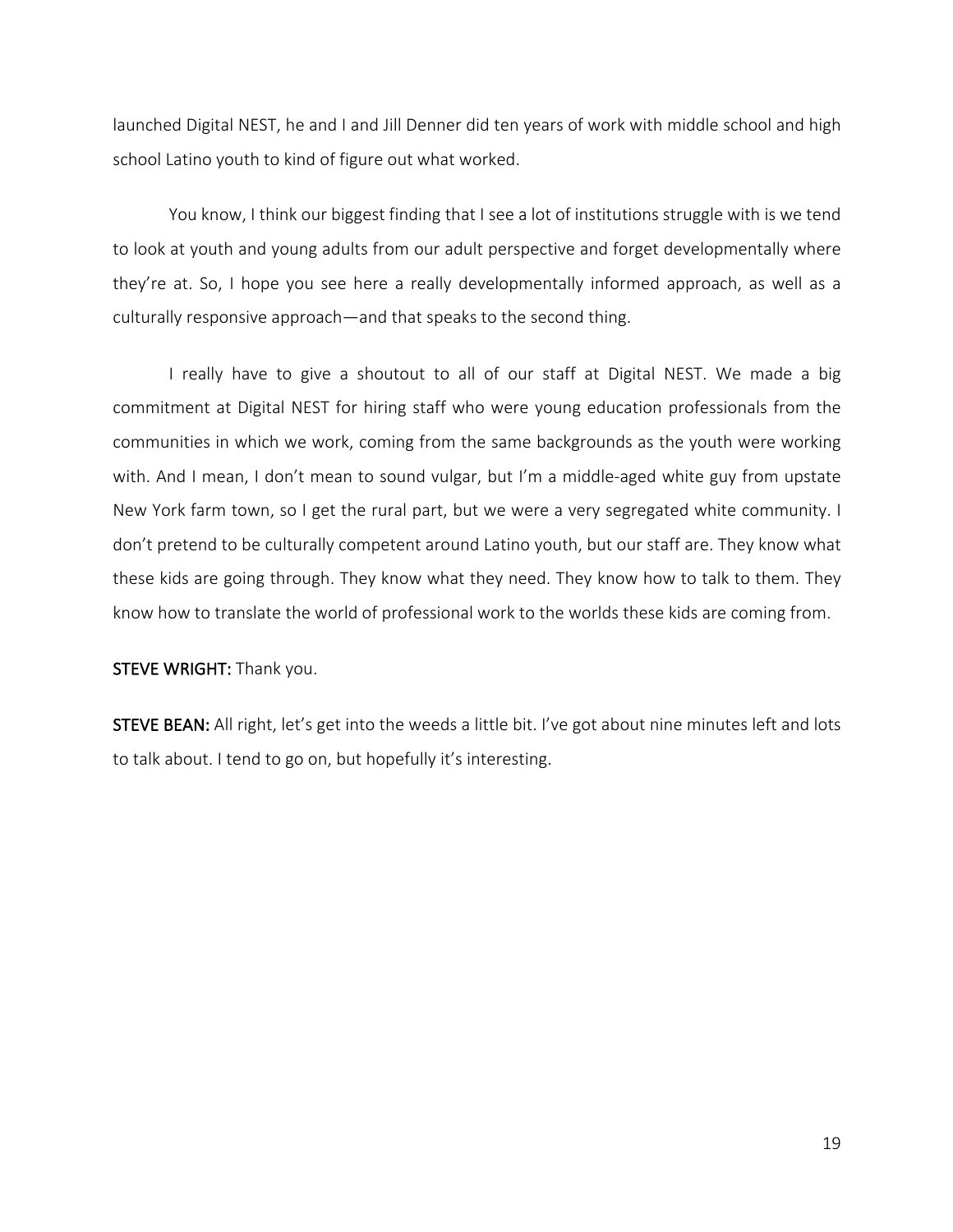## [00:28:39] NEST Training and Occupational Sectors: ICT

## and Beyond

| <b>Digital NEST</b><br><b>Career Focus</b><br>Area                                                                    | <b>Digital NEST Career</b><br>Concentrations                           | <b>Example of Target</b><br>Entry-Lovel-but-<br>Career-Track Job(s)                                       | <b>California CTE Standards</b><br><b>Occupational Sectors*</b>                                                  | ICT?                |  |
|-----------------------------------------------------------------------------------------------------------------------|------------------------------------------------------------------------|-----------------------------------------------------------------------------------------------------------|------------------------------------------------------------------------------------------------------------------|---------------------|--|
| Web &<br>Web Design<br>Information<br>Web Development<br>Technology<br>$CIS$ $(WP)$<br>Data Management (WIP)<br>(WIT) |                                                                        | Junior Web Developer<br><b>Junior Network Administrator</b><br>Junior Salesforce<br>Administrator         | Information & Communication Tech<br>Marketing Sales & Service<br>Business & Finance<br>Health Science & Med Tech | <b>YES</b><br>---   |  |
| People, Projects<br>& Leadership<br>(PPL)                                                                             | Project Management<br>Marketing<br><b>Event Coordination/Logistics</b> | Staff Logistician<br><b>Event Coordinator</b>                                                             | Marketing Sales & Service<br><b>Business &amp; Finance</b><br>Arts, Media & Entertainment                        | NO<br>& YES!        |  |
| Producer<br>Digital Arts &<br>Technology<br>Videographer<br>Graphic Designer<br>(DAT)<br>Animator (WIP)               |                                                                        | Digital Marketing Specialist<br>Content Creator - Video<br>Graphic Designer<br>Motion Graphics Specialist | Arts, Media & Entertainment<br>Marketing Sales & Service                                                         | <b>NO</b><br>& YES! |  |

**STEVE BEAN:** I won't read this chart to you, but this is kind of a quick schema of something Jacob already touched upon, which is really the content offerings of our job training. If could go back and do this slide, I'm a little embarrassed to say that I didn't figure out until this morning that this is actually the ICT and Digital Media sector group. I was focusing almost exclusively on ICT, and everything else was beyond, but I understand now that a lot of you come from the Digital Media sector, so this slide really speaks to both of those things.

We have our training divided into three what we call 'Career Focus Areas,' and then the specific kind of job training tracks in there are what we call 'Concentrations.' I'm talking to my staff about… That's language that just evolved in our practice. I'm talking to my staff about changing that language to line up with CTE, so it doesn't take quite as much translation.

But I think it's going to be pretty obvious to you all what's going on here. So, the things that I want to call in are we currently have web design and web development in our Web & Information Technology CFA, which would be within the Information/Communication/Tech occupational sectors.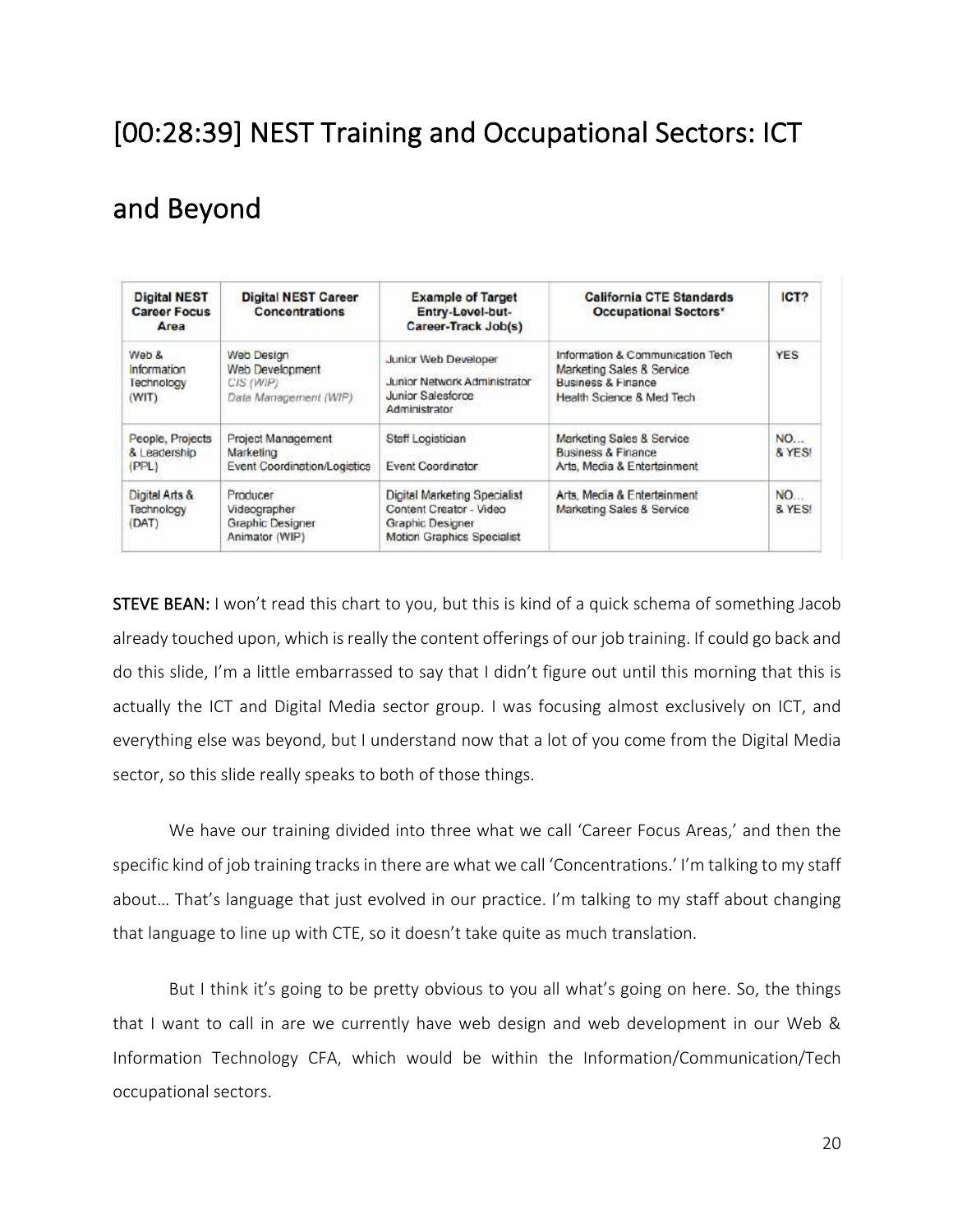We're in the midst of adding CIS through partnerships with Cabrillo College and the Santa Cruz County Office of Education and the [inaudible] Unified School District, as well as ETR Associates and an NSF grant. And we're doing feasibility or viability research right now on some kind of database operator/data management.

What you see in the next column, I think, is really important. For every single one of our concentrations, we have one or more target entry-level but career-track jobs that youth can land with or without a college degree as a result of completing our training. I just gave one example in each of those concentrations. There are more.

But we really try to cut Gordian knot of assessment and take those target jobs, determine what qualifications would make a kid competitive, and then reverse-engineer our programs from there. So, that's how we try to make sure they can really compete for these jobs. I don't have time to tell too many stories. Maybe if people are interested in a quick Q&A, I can, but we have examples of youth who have out-competed other youth who had college degrees for the same jobs, based on the real-world experience they get working with us.

The last thing I want to say about this slide is just that, you know, ICT is a weird thing. Again, I'm preaching to the choir here, but the way the California standards parse things out, to me, is way out of date. So, there are ICT jobs where I wrote no and yes—it's because there are ICT jobs in these other occupational sectors (and vice versa) that really we're aimed at. I think you are, too.

Like, where in the standards do you find project manager? Or my favorite example is product manager, right? One of our board members is a product manager. I think it's a great job for a lot of our youth, but most of our youth and their families and even people I talk to on the street don't even realize that every single thing they buy has gone through the hands of a product manager. Is that an ICT job? Yes and no, because all jobs at this point require some ICT knowledge and expertise, but there are certainly lots of product manager jobs in the ICT and Digital Media sectors.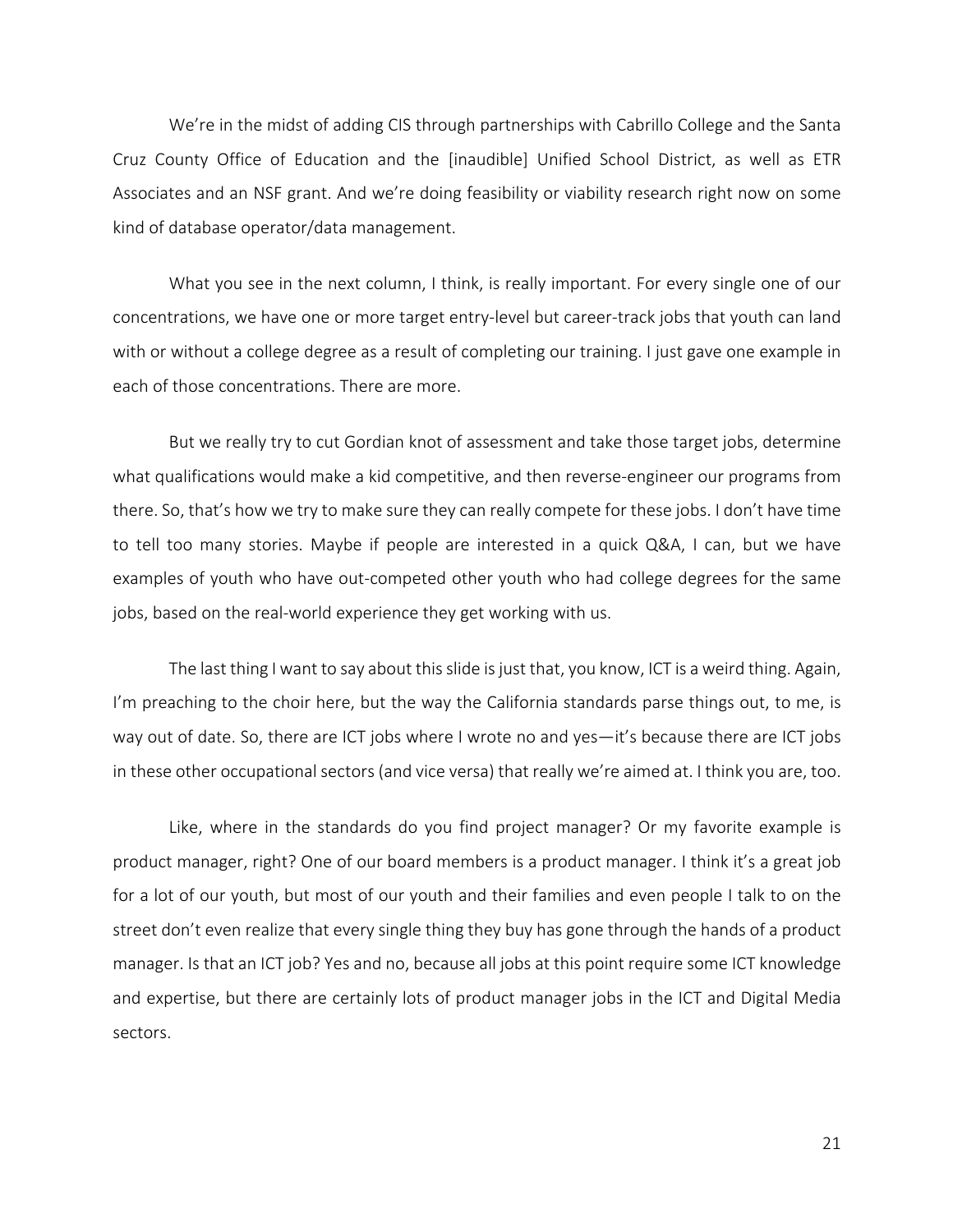#### [00:32:19] 'NEST-Ready' for a Career, Easy as 1, 2, 3, BE!

- *1. Level 1 – Novice/Beginner Training*
- *2. Level 2 – Intermediate Training*
- *3. Level 3 – Advanced Training/bizzNEST Prep*

#### *B. bizzNEST Paid, On-the-Job Training/Professional Internship*

*E. NEST-Ed 'Soft Skills' Training*

STEVE BEAN: All right, very quickly, on this slide, our job training is organized into what we call '1, 2, 3, BE!' So, level one, our Novice/Beginner Training. These are all internal. There's no really external framework this is linked to. Second level is Intermediate. (That's my timer telling me I've got five minutes. Excuse me for a second.) And right from the get-go, at the Beginner/Novice level, our training is largely project based, and that escalates or increases or intensifies at level two. Level three is our Advanced Training. It's really focused on bizzNEST Prep.

So, I'll tell you what bizzNEST is, and then you can just imagine the level three training, which is small group, more independent, project-based learning to ready for bizzNEST, because bizzNEST is our paid, on-the-job professional internship. We have a social enterprise that provides business- and tech-related products and services to primarily small businesses in the community, but we've had business clients anywhere from two-person mom-and-pop stores to thousandperson multinational companies.

And each one of our training tracks produces a product or a service available to businesses—marketing videos, graphic design, logo development, website design and development—and our youth get paid to do that client work under the supervision of trained professionals. And while I'll put our '1, 2, 3, BE!' training up against anybody's, bizzNEST, I have to say, is really where the deal gets sealed. It's where our youth really learn how to operate in a professional environment, use a project management system, talk to clients, develop their portfolios. They practice whiteboarding and interviewing skills, and that's where they really get ready to career launch.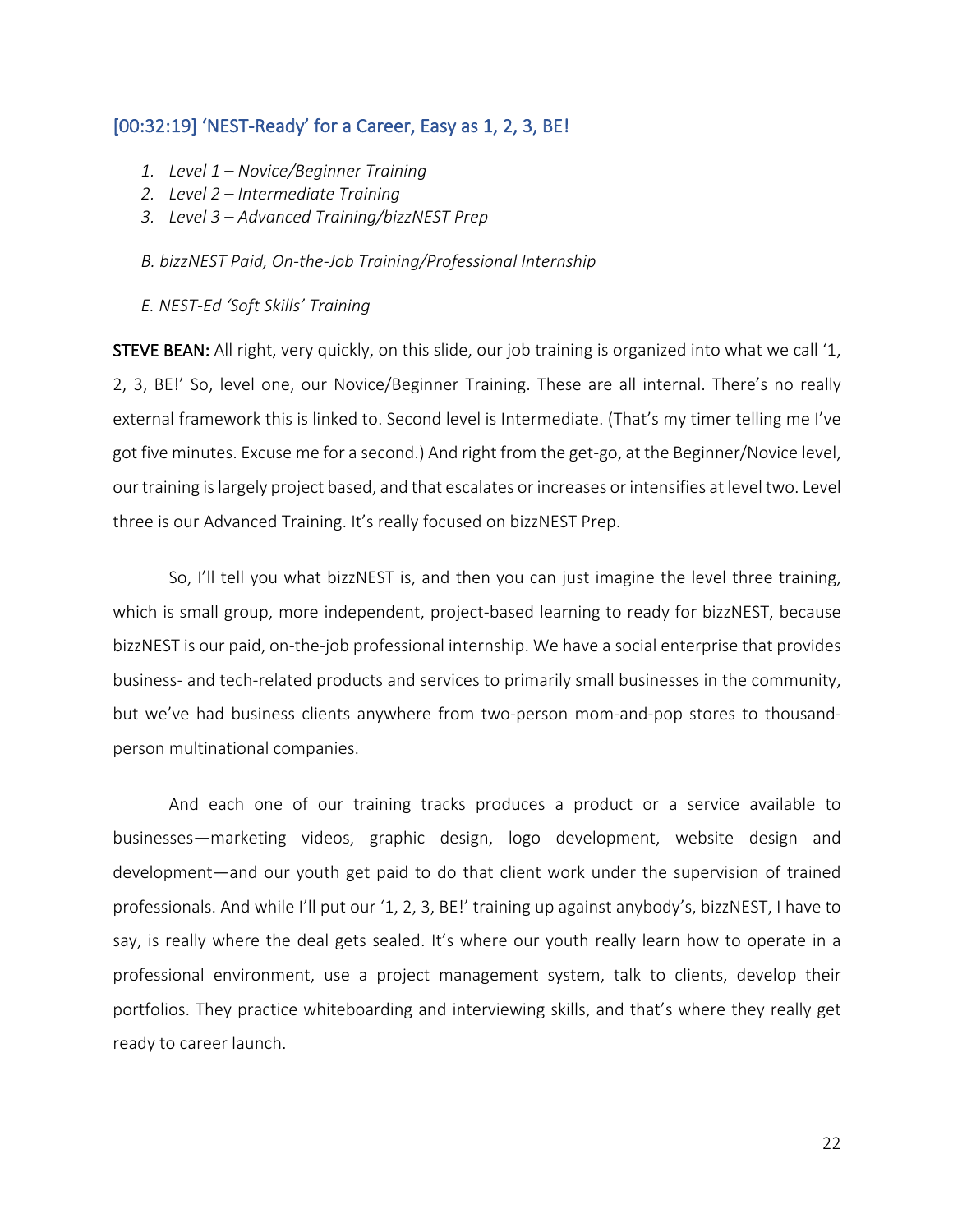And then the E is that soft-skills component I talked about, the five elements, and that's interwoven. It's integral to every single level. So, from level one on, that's how we run our workshops, that's how we run our project meetings. It's just the air we breathe in terms of how we work with each other as professionals. We expect our staff to learn it and to master it and then role model it, as well as teach it to the youth. Next slide, if you would, Corinne.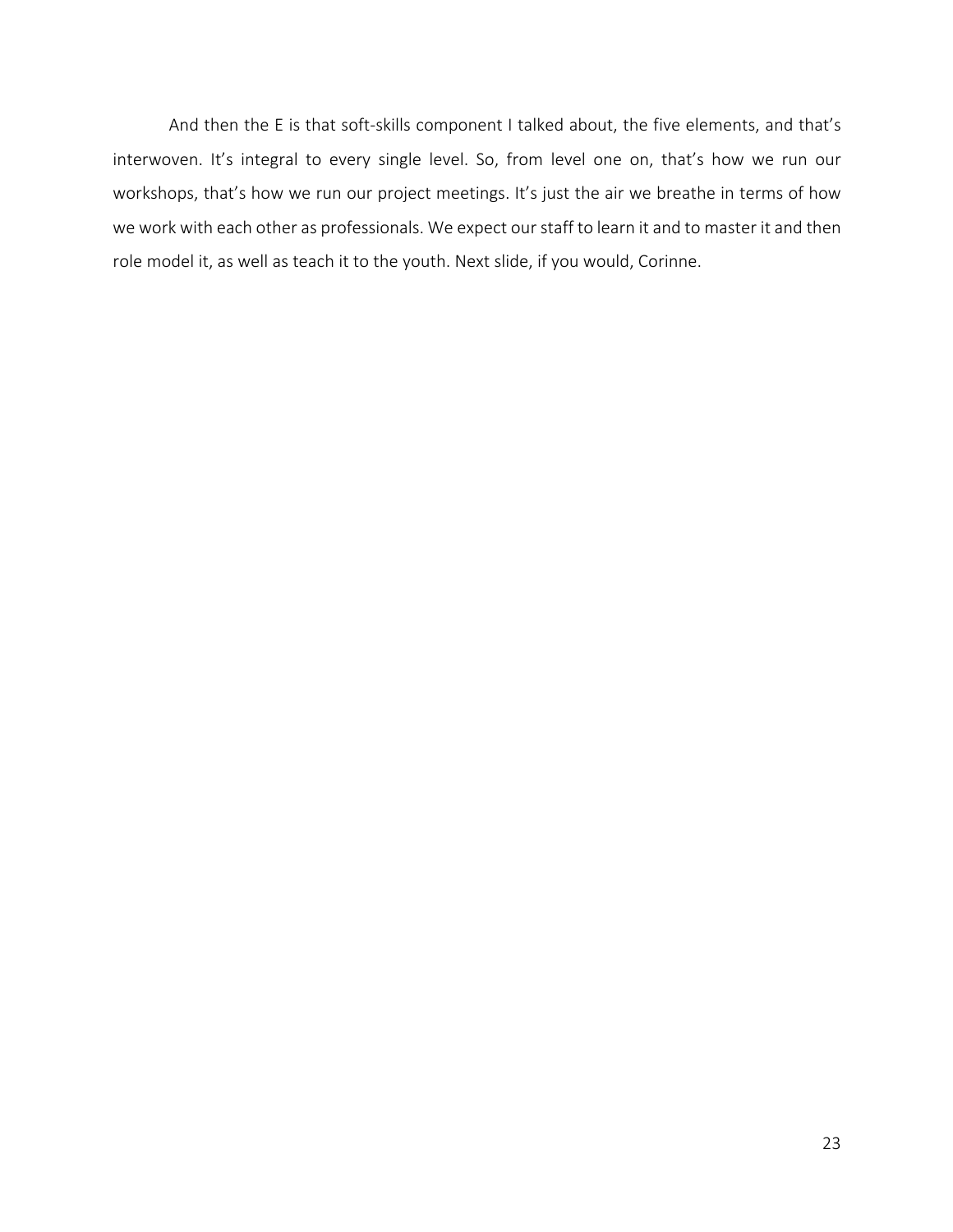## [00:34:54] Gaps & Challenges/Complements & Synergies

#### **CC Gaps/Challenges**

1. Provide more project-based learning

2. Integrate more work-based learning

3. Provide more earning-and-learning in students' field of study

4. Academic policies/procedures can be obstacles to keeping curriculum current/ responding to rapid changes in industry

5. Ensure that instructors are culturally sensitive, if not culturally competent

6. Deliver sustained "soft skils" [sic] training within academic programs

7. Ensure that students are "career competitive' as well as degreed/certified

8. Ensure students launch their careers

9. Tensions between "equity" and "equal access" in the public sector

### **Gaps & Challenges;** Complements & Synergies:

The Legacy of Academia vs. Starving Non-Profit Syndrome, and the "Algebra" of Community College + Digital NEST Partnerships

#### **Digital NEST Gaps/Challenges**

1. Relational approach is effective but resource-intensive

2. Resource-intensiveness of relational approach poses challenges for scaling

3. We do not currently offer degrees or industry certifications

4. No guaranteed/categorical funding

5. Not yet an approved WIOA trainer

6. While we offer work experience to high school students, it is very difficult to articulate/dual-enroil our courses

STEVE BEAN: All right, so in my last few minutes, how do we partner with community colleges? I think Steve did a great job at the beginning of talking about the challenges that you all face, and I've seen those challenges. But I should say that the gaps and challenges that I've seen in our community college partners that are listed on, I guess, the left-hand side of the slides.

These are things that I have seen in our partners. You may or may not be facing all these things. I don't mean for this to be a one-size-fits-all, and results will vary, but we have our own challenges. I mean, we have the great benefit of being private and nimble and not being beholden to kind of an equality-based or equal access-based approach, so we can really zero in on priority populations without being accused of being unfair.

But we have our own challenges, and those are… Our special sauce, as people like to say, is we build relationships with youth. And it goes to Steve's question—how do we be effective? And that's a big part of it, but it's super resource intensive, and that very resource intensiveness poses a challenge for us for scaling. How do you scale a high-touch program?

24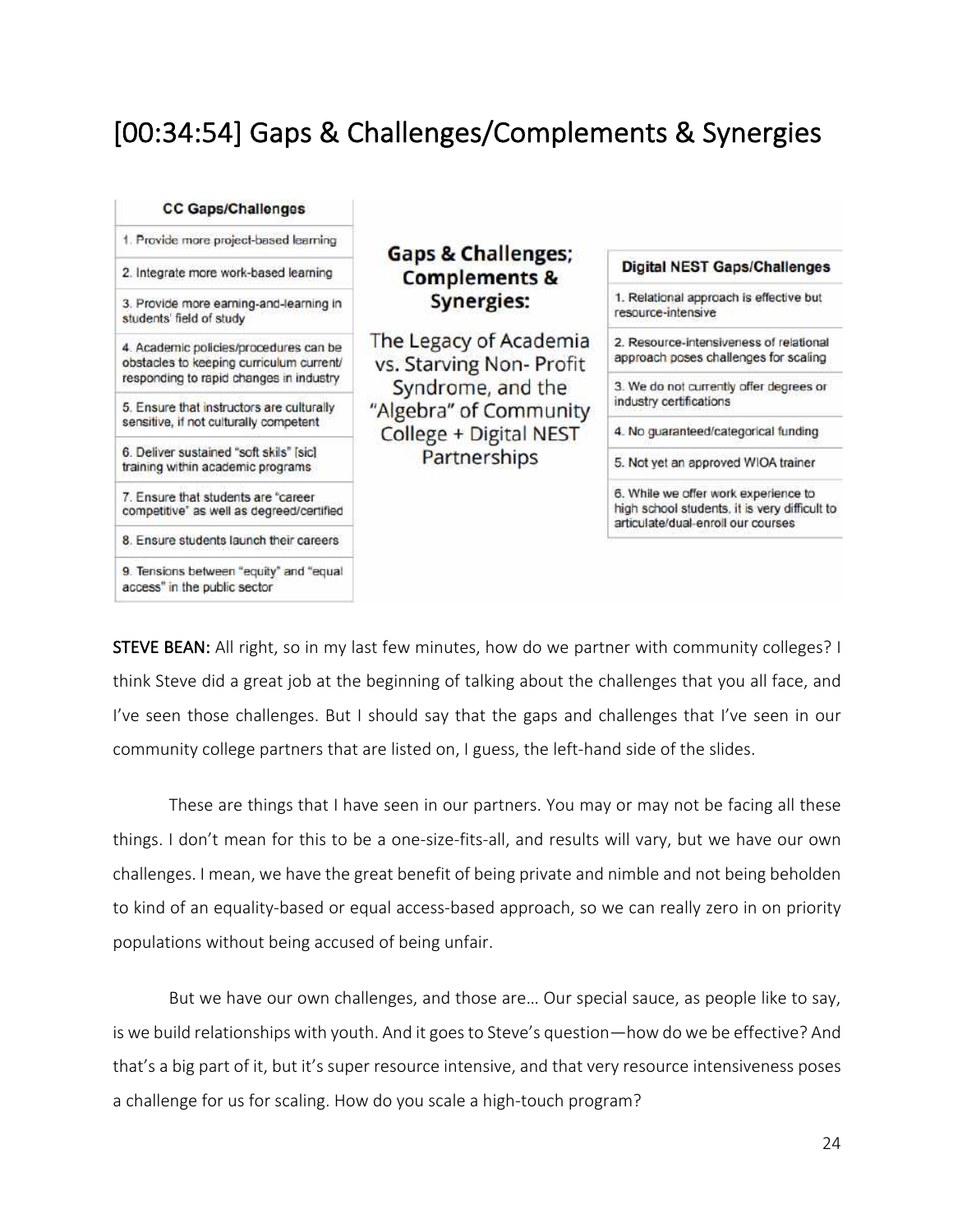We don't offer any degrees or even yet industry certifications, so that's one of the advantages that you all have that you'll see in our partnerships we really leverage. And then we don't have any guaranteed or categorical funding. Corinne and Jacob are out there beating the bushes for every penny that we need to do our program.

We're not yet a WIOA-approved trainer. We'd like to be. We're aiming to be, but it means we can't take trainees from the Workforce Development boards and get reimbursed for training them. And while we offer work experience to high school students, because we're not a college or a school, we ourselves can't offer articulated or dual enrollment courses.

### [00:37:02] Community College + NEST Partnering Strategies

| Digital NEST, Watsonville High School & Cabrillo College: |  |  |                           |  |
|-----------------------------------------------------------|--|--|---------------------------|--|
|                                                           |  |  | <b>Digital Media Crew</b> |  |

| <b>CC Gaps/Challenges</b>                                                        |                                                                                    |  |  |  |
|----------------------------------------------------------------------------------|------------------------------------------------------------------------------------|--|--|--|
| 1. Provide more project-based learning                                           |                                                                                    |  |  |  |
| 2. Integrate more work-based learning                                            | <b>Digital NEST Gaps/Challenges</b>                                                |  |  |  |
| 7. Ensure that students are "career<br>competitive" as well as degreed/certified | 3. We do not currently offer degrees or<br>industry certifications                 |  |  |  |
| 8. Ensure students launch their careers                                          | 6. We offer work experience to high<br>school students, but it's very difficult to |  |  |  |
| 9. Tensions between "equity" and "equal<br>access" in the public sector          | articulate/dual-enroll our courses                                                 |  |  |  |

STEVE BEAN: I'm running late, so I'm not going to get through three examples. So, let me leave these examples for you to peruse, and I will talk about one of them for just a minute. So, Corinne, if you would go to the third slide…

to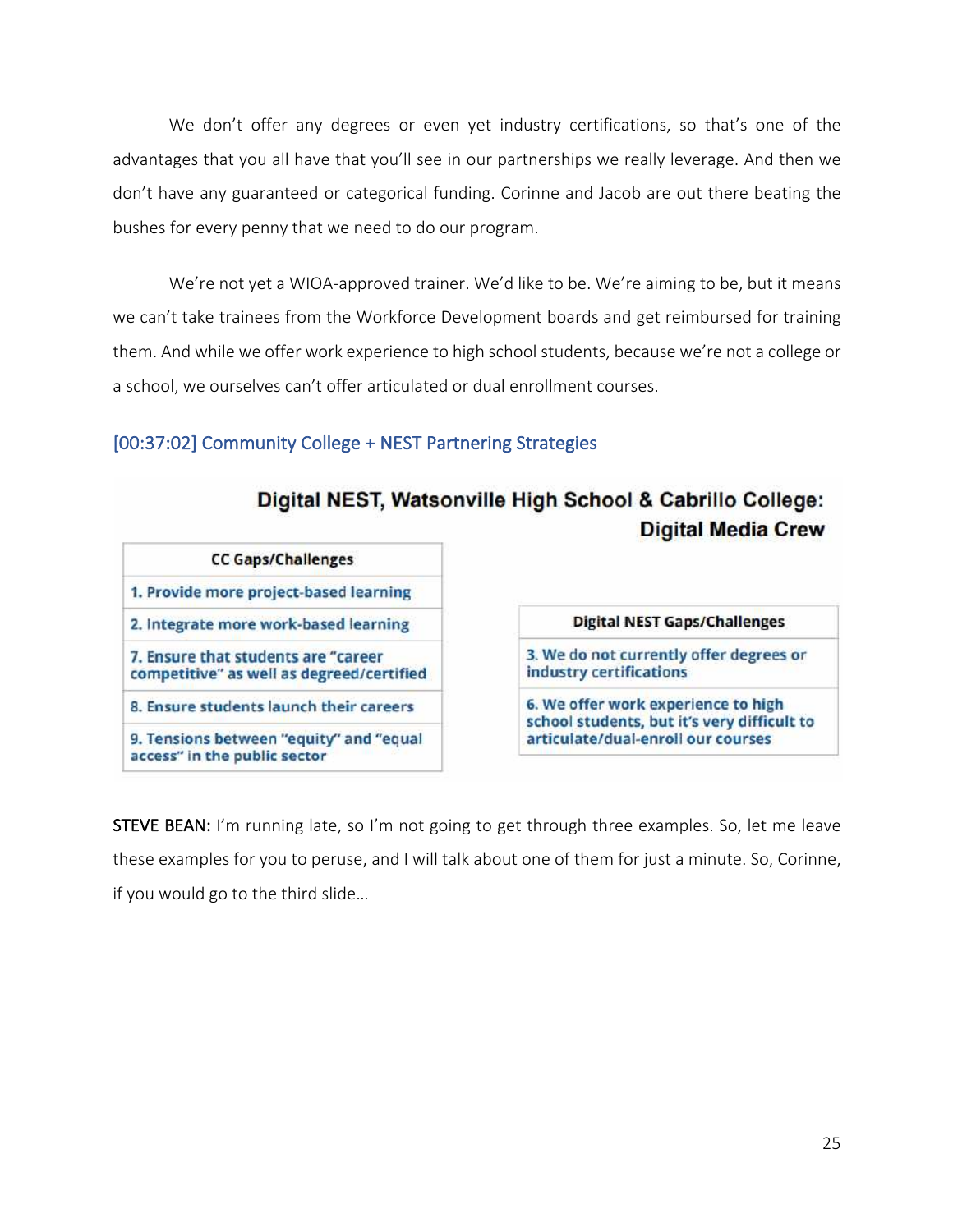The Salinas NEST and Hartnell College's **Theater & Cinematic Arts Department** Make Art Your Day Job... in Video!

#### **CC Gaps/Challenges**

1. Provide more project-based learning

2. Integrate more work-based learning

3. Provide more earning-and-learning in students' field of study

8. Ensure students launch their careers

9. Tensions between "equity" and "equal access" in the public sector

#### **Digital NEST Gaps/Challenges**

1. Relational approach is effective but resource-intensive

2. Resource-intensiveness of relational approach poses challenges for scaling

3. We do not currently offer degrees or industry certifications

Because Marnie is here, I've got to give a shoutout to Hartnell College and Marnie Glazier. So, an example of a community college partnership that we've undertaken that, I think, speaks to how we're trying to help the community college fill its gaps and challenges, and that community college is filling our gaps and challenges, is through what we call 'Make Art Your Day Job... In Video!' project or program or initiative.

So, this is with Marnie. She's the department chair of their Theater and Cinematic Arts department. She has a transfer degree program in Cinematic Arts that lines up really nicely with our video production training. We do not have video production training at our Salinas center. We have it at our Watsonville center. And as you can imagine, it's a pretty heavy lift resource wise to start a whole training program at a center.

So, we were talking to Marnie, and we said, "Hey, why don't we do this? You're giving your students the fundamentals in video production through your transfer degree program. Why don't we look at, about a year into that program, let's create a bridge program that's cotaught between Digital NEST instructors and your faculty? And that bridge program would be aimed at getting your kids ready, on the basis of those foundational skills, to go right into that bizzNEST paid internship? There's probably some stuff they need to learn technically. There's probably some stuff they need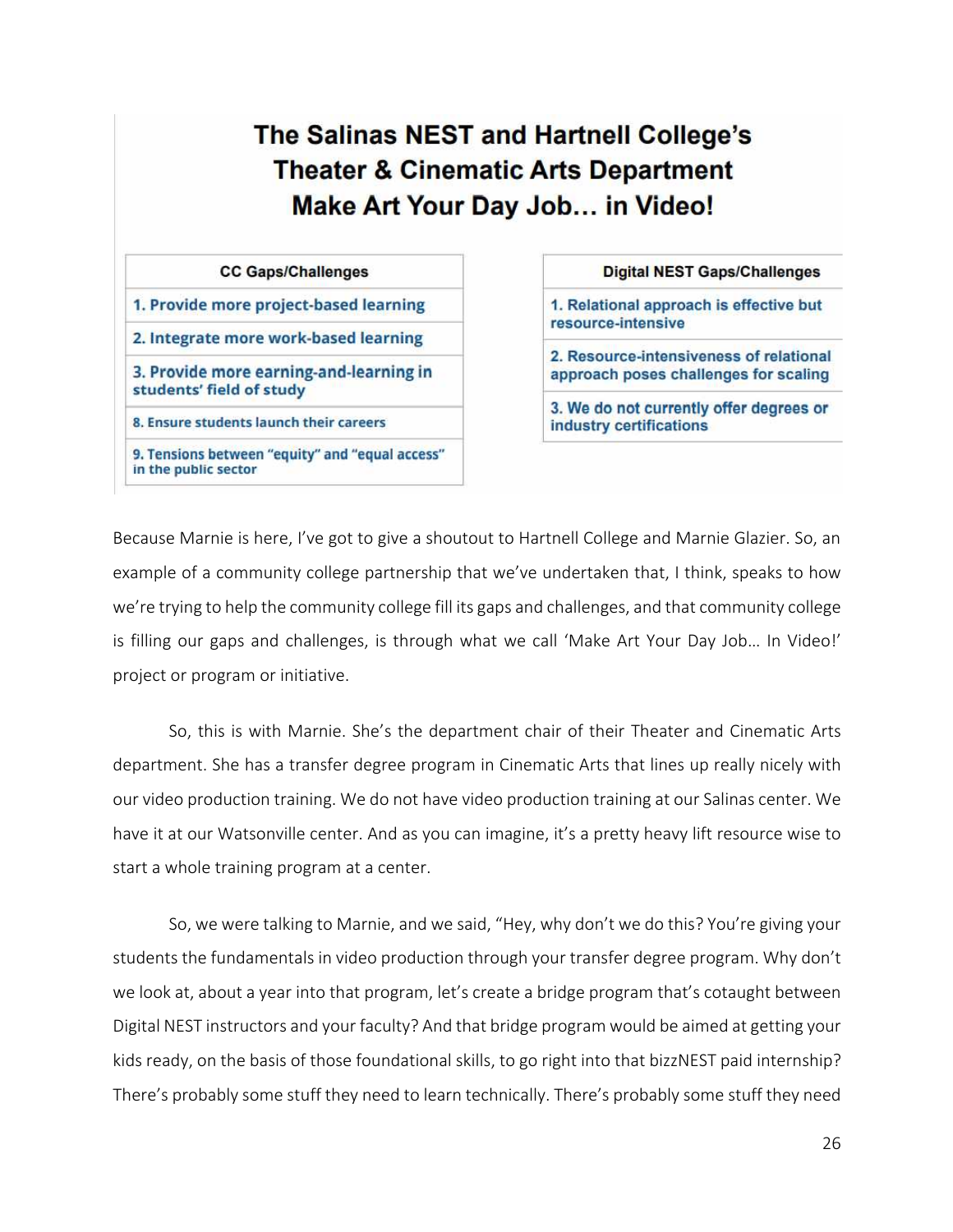to learn about how to operate in bizzNEST that they get in our bizzNEST Prep program. So, let's do kind of a hybrid of the second half of level two and bizzNEST Prep and get your kids… Every kid we work with needs a paid earn-and-learn opportunity that's going to lead right into bizzNEST."

So, we're really in the planning stages. We're looking at where they're at, at the end of that first year, what that bridge program should look like, but I'm happy to say that we have three of her... Well, we had three of her students apply and get accepted into the bizzNEST program, just on the basis of their college training. And while two of them were unable to accept those positions because of various factors like COVID, we do have one of her students working as we speak in our bizzNEST social enterprise.

So, with that example and the other ones on the slides, I'm over time, so I'm going to pass it over to Corinne, who really needs to do the important piece of talking to you about how we're trying to grow and grow these partnerships with community colleges.

STEVE WRIGHT: Steve, could I ask you one question? Those partnerships that you had at those colleges, I see some of the people you mentioned on here. I see Marnie on here. Have the colleges been able to utilize Strong Workforce program funds in any way to help support the effort? Or has the funding come from external sources?

STEVE BEAN: Both, Steve. So, very quickly because I'm shorting Corinne on time, we have partners on two Strong Workforce K12, not community college, although we are looking at that with the CIS department at Cabrillo, but K12 Strong Workforce programs… I didn't get the example in here, but we're working with Cabrillo College and the COE on a CIS pathway and then with the district on their signature CTE pathways, but that links up to Cabrillo through dual enrollment and articulation.

STEVE WRIGHT: Good. I'm just glad to know that already the precedent has been set. It's easier for other colleges to copy something that has been done where funding is concerned than it is to reinvent something. All right, thank you, Steve, very much.

27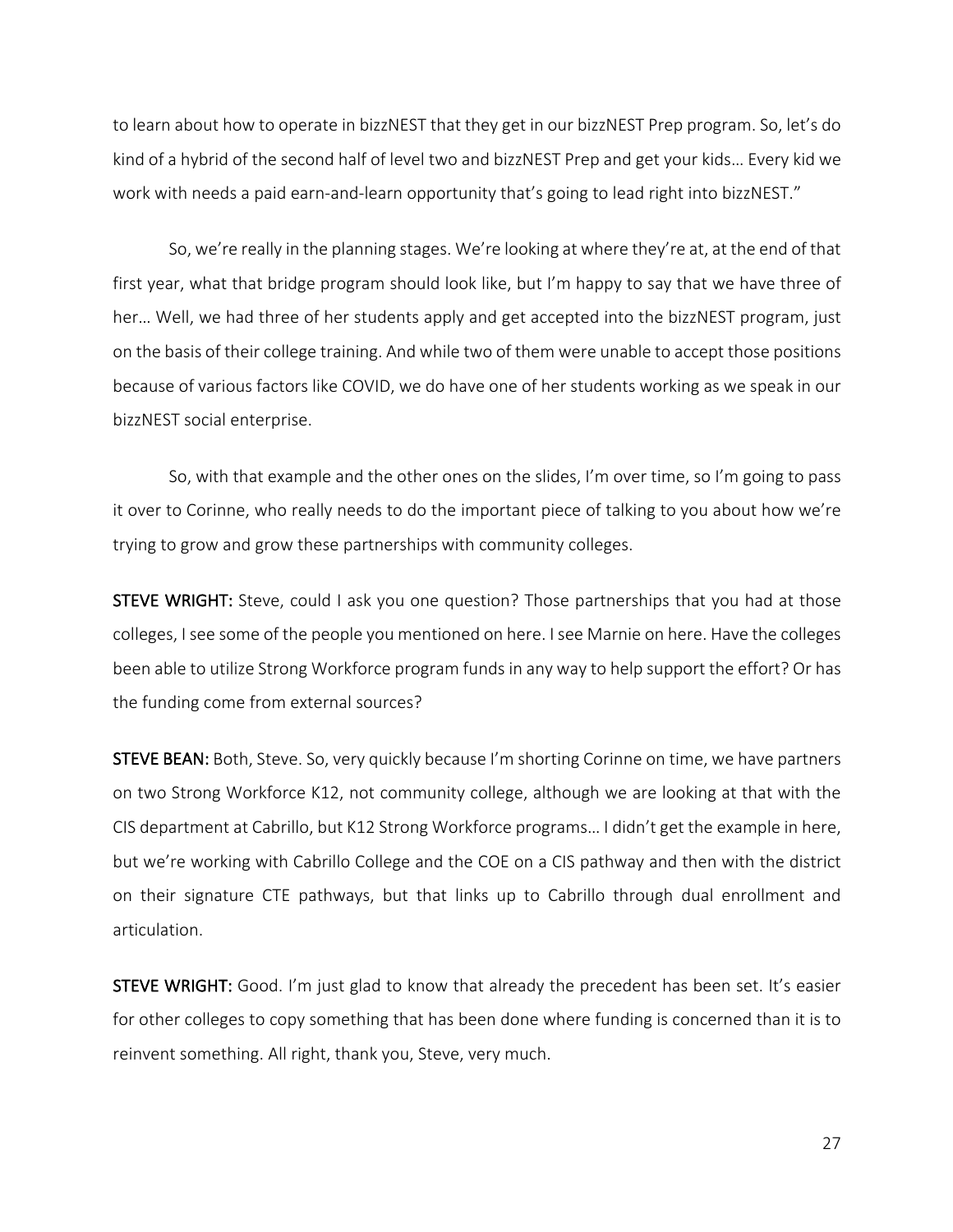STEVE BEAN: You bet. And again, Corinne is going to talk about how we're looking to expand these partnerships.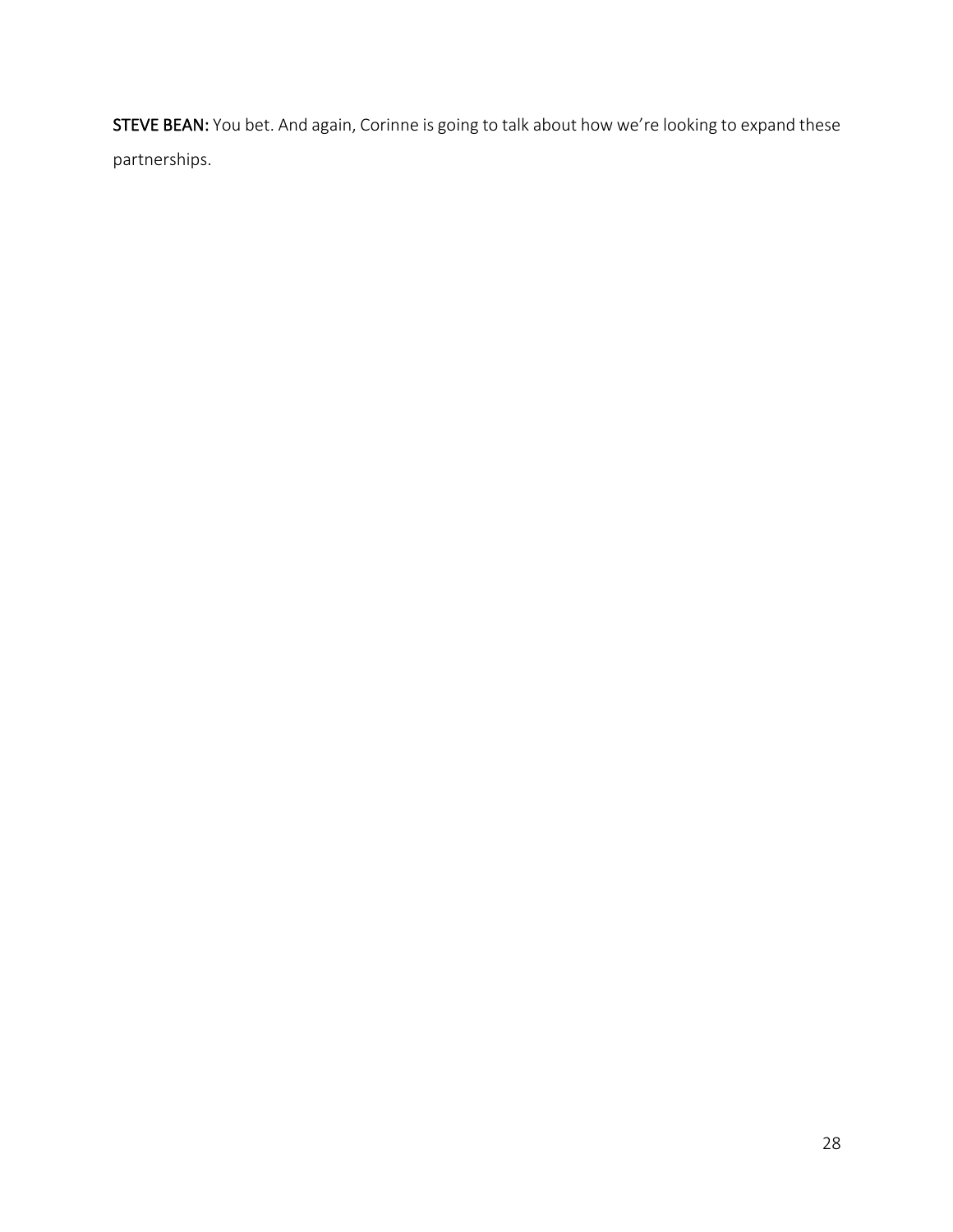## [00:41:17] Growing Our Movement Across California



CORINNE KAPPELER: Thanks, Steve. Yeah, so as Jacob shared, we just announced that we're going to launch a new third NEST in Gilroy, so that's going to kind of, with our Watsonville site that's existed for six years and Salinas now growing… We have a site in Salinas, as Steve shares in his background, that's twice the size of our Watsonville NEST. So, we're growing and really trying to ramp up the Monterey Bay region, so making sure that there are NESTs in each of these communities that are similar that really meet our criteria of growth.

And that criteria is that the location should have a significant Latinx population, income kind of less than a median income that's less than \$65,000, population should skew a little bit younger, and the proximity to community colleges within commuter range is essential.

So, in terms of expansion beyond this Monterey Bay region, we're looking to expand toward the San Joaquin Valley in the coming year and then, beyond that, going up toward the North Bay/Napa area. So, our expansion is only going to accelerate from here, and we're really looking for communities, again, that meet that criteria, but also that community college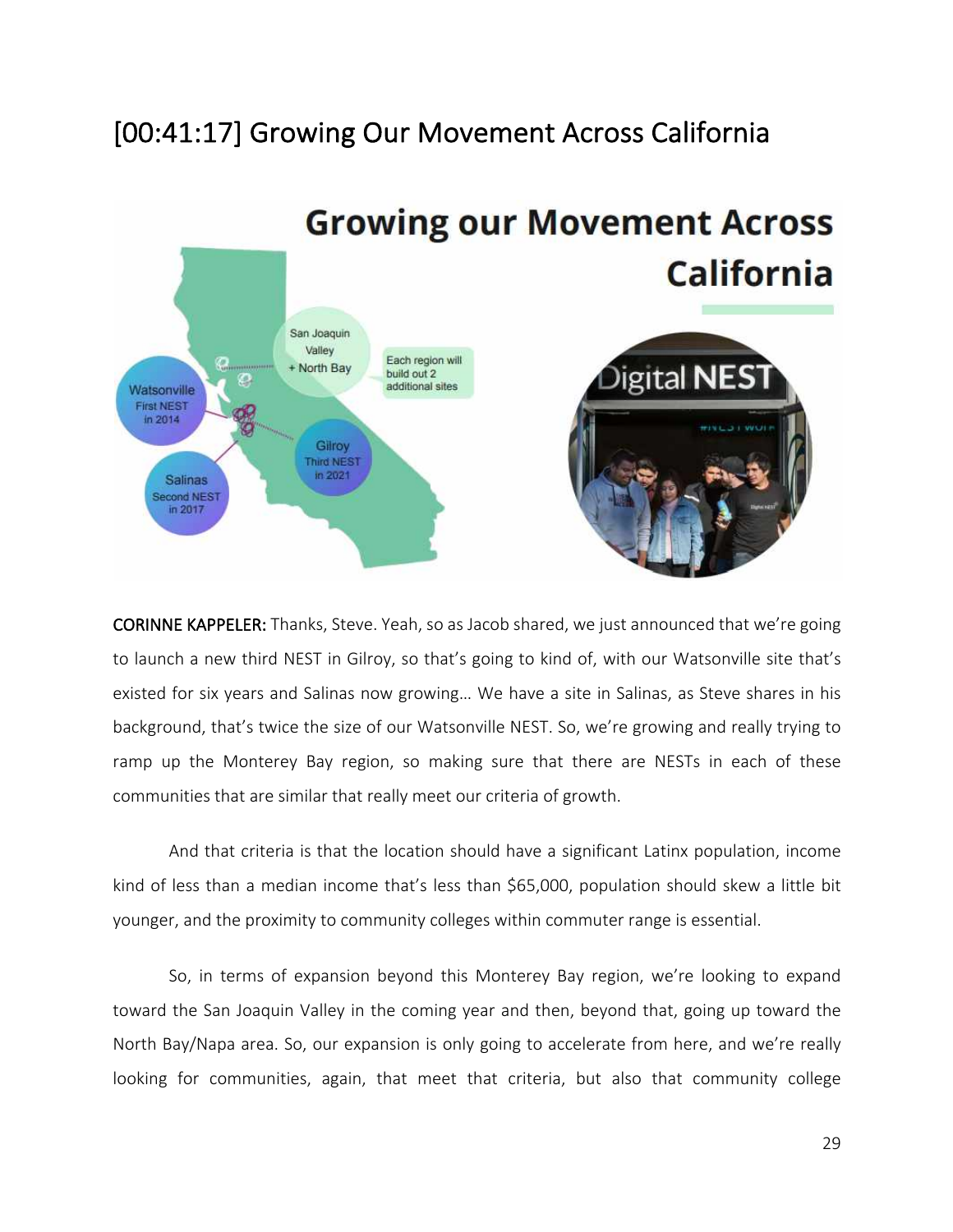partnership is essential. I've already had some folks reaching out to me in the chat, and I really appreciate that, talking about when we're coming to their areas. We're really hoping to be all across California in the coming years.

But one of the things that we found through COVID and bringing some of our programs online—and I think, Steve, you had mentioned this a little bit earlier—is just that we haven't had opportunities to bring in some folks from outside of these regions specifically, and some in between. So, as Hartnell is expanding to places like Castroville, which kind of sits between Watsonville and Salinas, how can we bring in that community in sort of a hybrid in-person/virtual model?

So, we're really open to exploring all of the kind of possibilities related to that, but, again, community colleges, we want to have relationships with you. We want to make sure that we are connecting with you early, so we can start to have those conversations about potentially in us to your community.

So, with that, I want to get us to the point where we can have a discussion, and I've also put all of our contact information here, so please reach out to us, but I think we have a few minutes for conversation, so we welcome that now.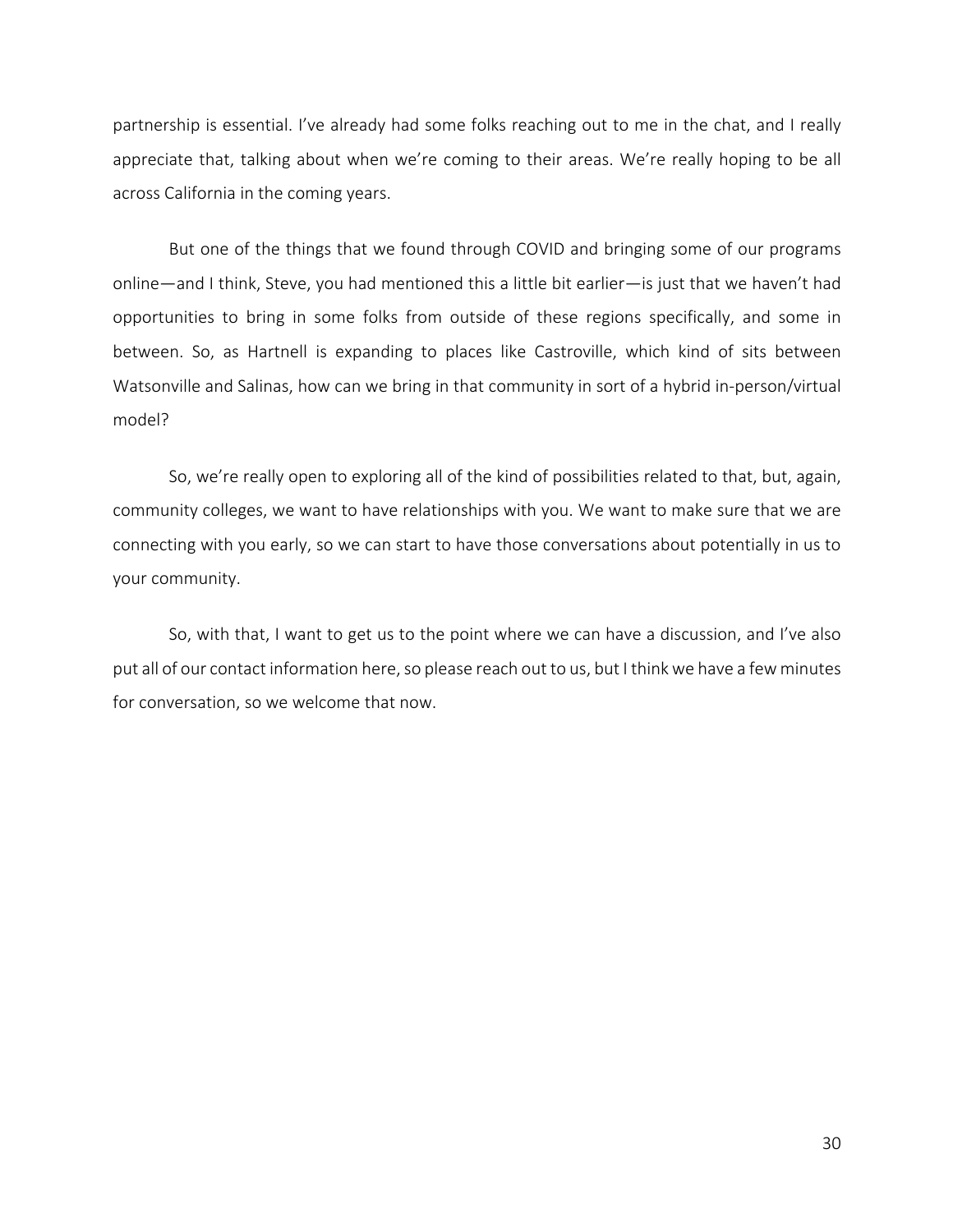## [00:44:01] Questions

STEVE WRIGHT: Well, we certainly do. I mean, this is an exceptional program that you've developed, and I really love the way it is… I guess I would call it customer focused, customer being student, and meeting them where they are and then rapidly thinking about the goal, which is work, you know? Sometimes we get it confused with other things.

And I think the key right here—and I hope the way the discussion goes will center around this—is how can we help integrate this kind of thing into the community college system? I've seen a couple things in the chat about departmental labor and Strong Workforce things. Everything takes time and money and paperwork and that kind of stuff, so whenever we have a model for something, it's good. Perhaps some of those grants that you've already gotten with Strong Workforce, if it's possible to have a copy of them to put on the archive, people could see that, and they could see what the wording was and what the metrics proposed were and that sort of thing. That's where we all get hung up these days—what's it going to produce in terms of metrics?

I'm going to leave it up to the group now. If anybody wants to go ahead on chat or just speak out, if you like.

*How many students currently participate?* Anybody want to take that?

STEVE BEAN: You want me to take that one?

JACOB MARTINEZ: Yeah, go ahead, Steve.

STEVE BEAN: Well, so this is going to be a little bit of a long answer because, hopefully, you got a clear-ish picture that we have a lot of layers to our program. So, youth can come to us through the free drop-in community technology center that Jacob described, just to provide them with access to tech in a safe and collaborative space to use it. So, we have over 2200 youth enrolled as members. Our membership is free, but not all those youth are job trainees.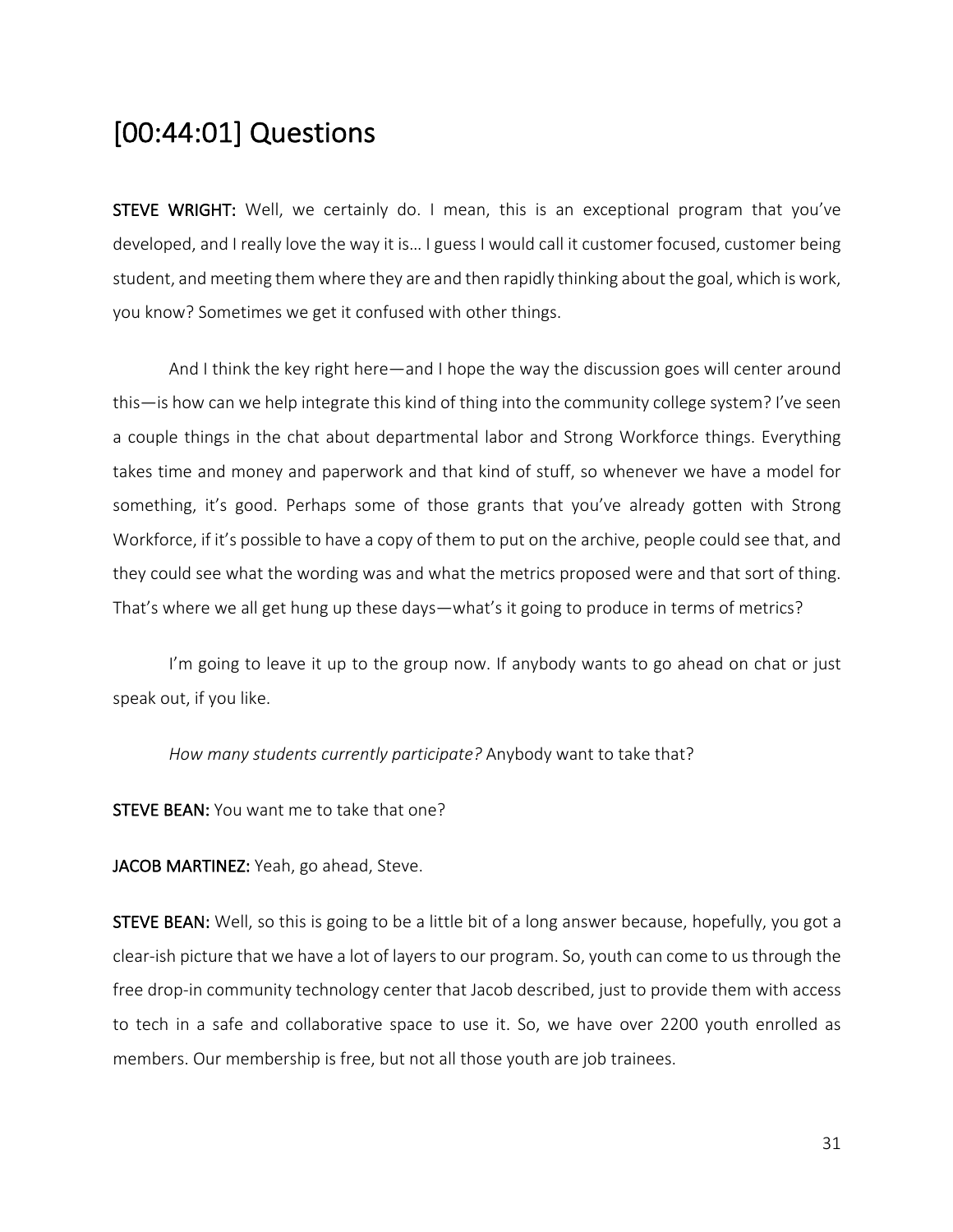So, from there, I like to jump down to about a quarter of those youth are what I would call highly active. So, when we were open during COVID, they were there a couple days a week or every day—some of those being trainees, some of those being youth who were leveraging the center for their studies, some of those being youth who were leveraging the center to start small businesses.

And then I like to drop down to our four CFAs, which is really five programs because WIT is at both Salinas and Watsonville. Each have about twenty to thirty active trainees at any given time, and then bizzNEST has about twenty-five bizzNEST paid member consultants. And then I would say there's probably another similarly sized group, twenty to twenty-five, who I might call connected alumni. So, these are youth who have, on some level, completed our program and are launching their careers, but they're coming back to us, particularly for Jacob, who is the networker extraordinaire, for referrals to connections, to potential jobs, advice on where to find jobs, how to land those jobs. So, I don't know—what does that total up to? Well, I guess about 500 active participants at any given time.

STEVE WRIGHT: Well, that's great. It's important information, you know? We hate to think of it this way because the quality of the program is what really makes it work, but when you look at grants like Department of Labor and that sort of thing, bottom line, they're going to say, "How much does it cost? How many people is it?" and they divide it, you know? Is it \$6,000 per head? \$10,000 per head? Or whatever? \$10,000 usually being the most they would ever fund, but then how do you describe how long they're there and everything else as factors with that?

So, ultimately, that's one of the measures. We all learn that case management and what you're doing is critical. I mean, that is the way you get people to succeed. Any time we abandon that, we're just throwing the dice. This is terrific.

OK, more questions from the chat box. *Do you deal with cybersecurity?*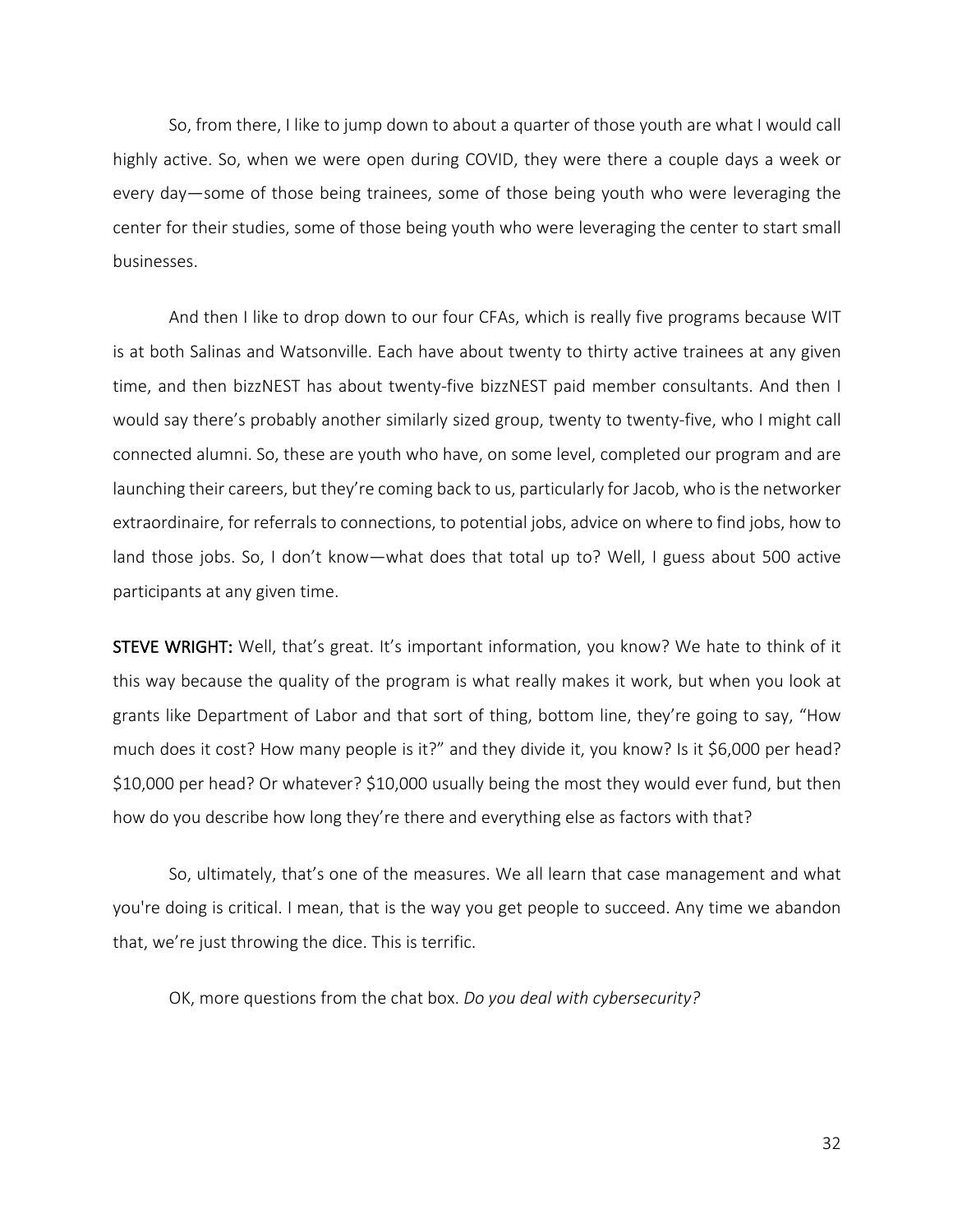STEVE BEAN: Yes and no. So, I'm actually going to out us here. We have a grant from the National Science Foundation through the CS for All funding stream that we landed to do a cybersecurityfocused CIS pathway as an RPP with Cabrillo and the district and ETR Associates.

And a lot of that work has been focused on the district, which went through a CTE leadership transition. So, what the districts have really been working on are the building blocks of that, right? While we want to introduce students to cybersecurity out of the gate, it's hard to do that until they get the fundamentals of either programming, if they're going to go down that route for cybersecurity, or network administration. So, it's branded as cybersecurity, but we've really been working on those fundamentals.

Now, both Cabrillo College, the COE, and the district are doubling down on that. The Cabrillo Intro to Cybersecurity course is going to be the capstone kind of course that they aim at for all those pathways.

STEVE WRIGHT: I think you listed… Did you say Irvin Lemus is working with you on one of these? Yeah, he's—

STEVE BEAN: Yeah, and actually, Terri Oropeza, who is on this call, you've probably seen some comments from her. She's a real leader at Cabrillo in this effort.

STEVE WRIGHT: Right. So, I know you got the grassroots aspect of that down pretty good. They have wonderful programs.

*So, in this day of COVID, how do you see your program being adaptable?* I mean, if we're in some kind of keeping spaces and masks and alternating lockdowns and unlockings for the next year, some kind of hybrid environment, do you see your program being able to thrive and grow in that situation?

JACOB MARTINEZ: Yeah, one of the... You know, we get that question a lot. It's been pretty interesting for us. Back in March, we were literally in the office and, over the weekend, we told everybody to go home, and no one is going to come in on Monday.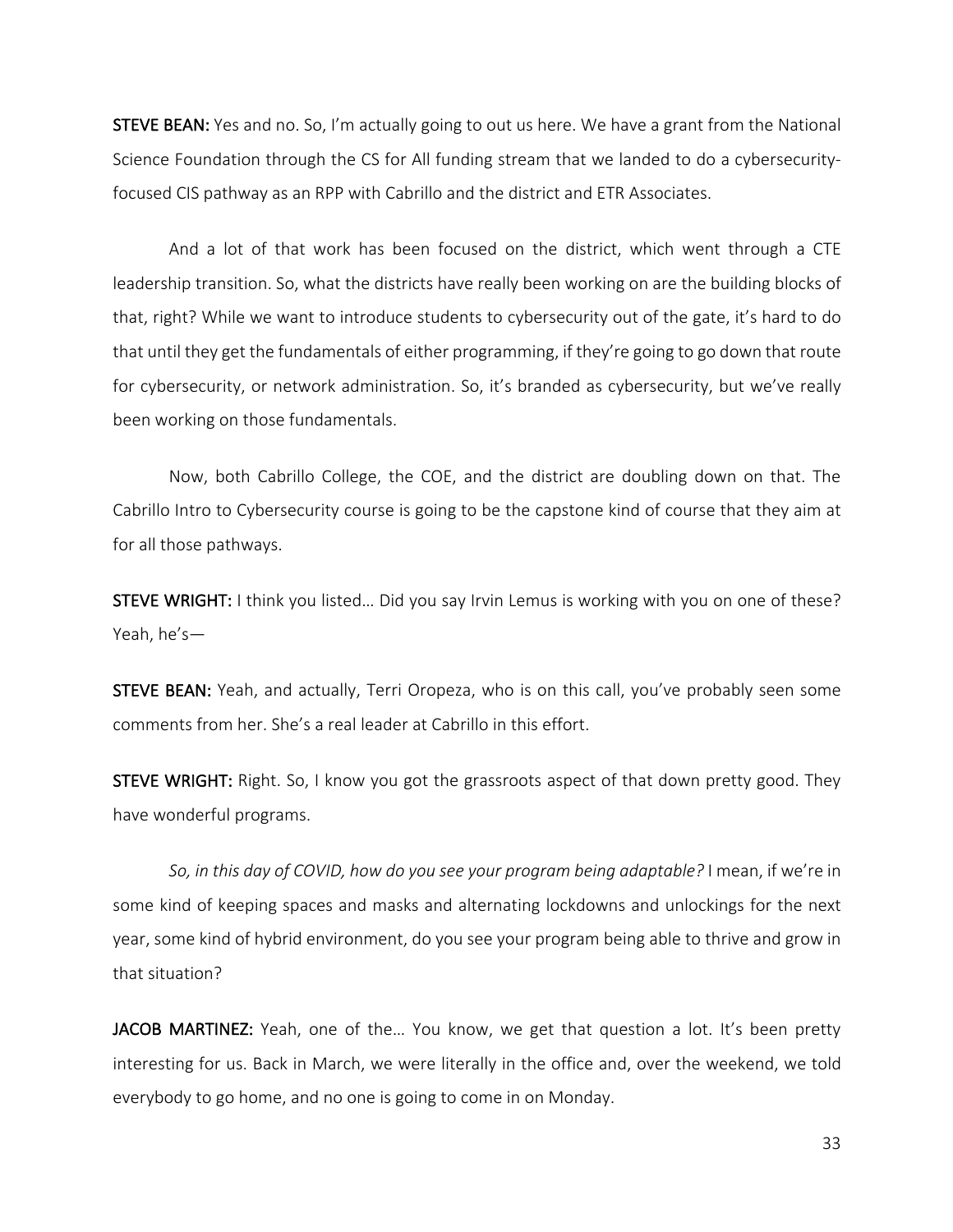So, we were worried initially that we would… Word on the street was that philanthropy was going to pull back and that it's going to be tight for organizations and that we should look at cutting. But the opposite thing happened for us. We were being asked to do a lot more, whether it was helping nonprofits with getting their communication out around COVID, helping elementary school kids with content, helping teachers get content out to them.

So, we actually mobilized our youth to do that work. So, we launched a new program called NEST Core, which is really "How do we get our youth to be active agents of change in their community?" So, we actually expanded to a new program. We're really proud of that program. It's something that we're looking at carrying forward, even post-COVID—how do we have a cohort of youth that are ready to tackle community issues and community challenges with the skills that they have?

So, we're looking at doing things like that. Also, I think it was Corinne that mentioned it, or Steve, around this hybrid model, you know? We've moved our classes online. We have youth from outside the area tapping in. Is there some sort of hybrid model going into the future where we have youth on site, but also youth are able to tap in virtually? It's something we're exploring. We want to reach more youth, and that might be a way we could do it.

STEVE WRIGHT: Yeah, we're all learning from this epidemic. And certainly, our fourth graders and fifth graders are learning, too. It's the new normal! I'm glad you're adapting that way. And certainly, if there's anything we can do statewide to help you, we have statewide reach through this group, the ICT Sector Team, and we would be happy to reach out.

One last question I had is *how do you find you're most successful in getting businesses to get involved?* This is something we all deal with, all the time. How do you get a business to come to the table and participate or say yes? Do you go out and just proactively knock on their doors? Or what do you do?

STEVE BEAN: Yeah, definitely, Corinne or Steve, jump in, but it's been pretty remarkable. The Digital NEST has become a brand, and I think that's one of the most powerful things that our youth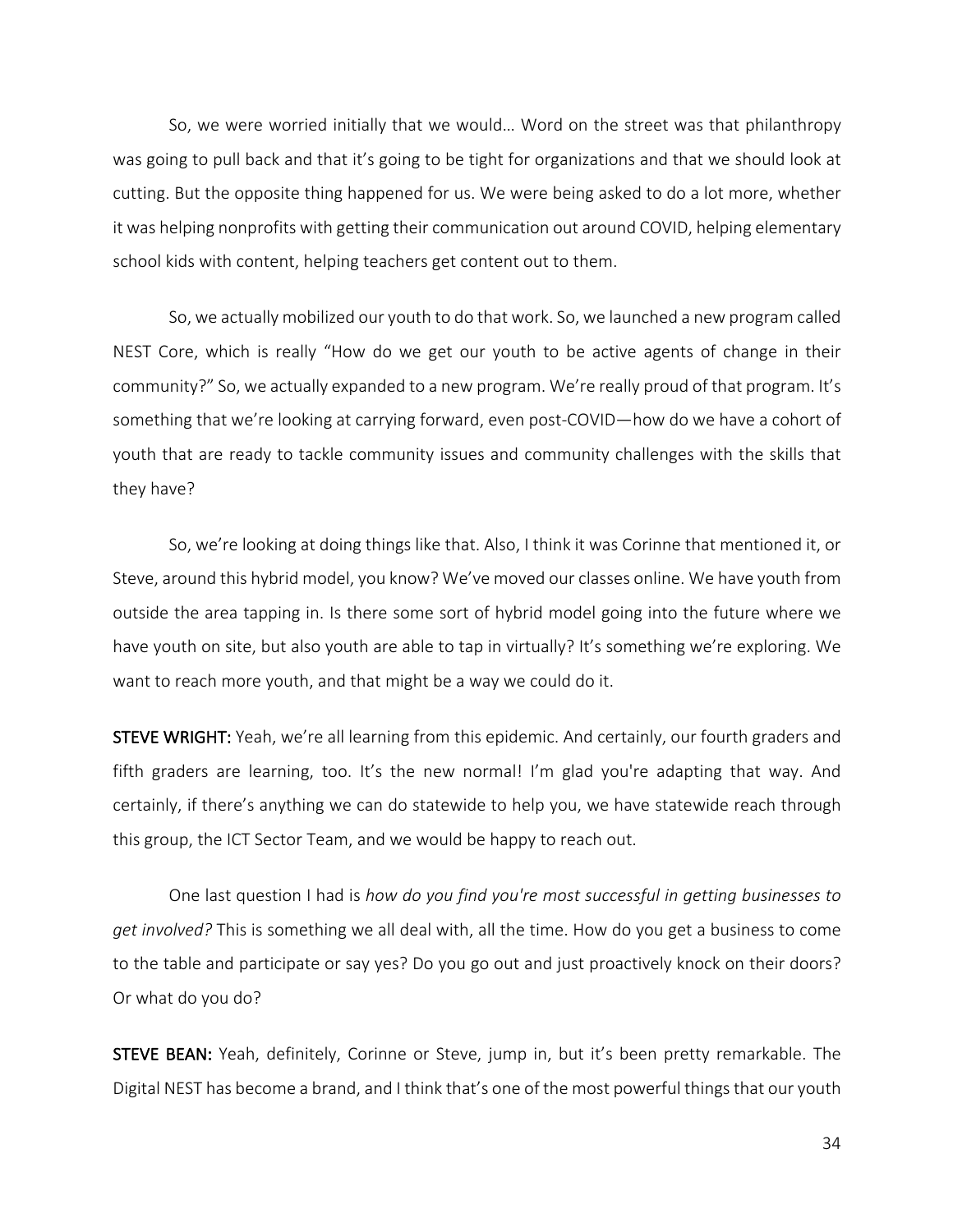have been able to take advantage of, is the community knows Digital NEST, the business community. Word is that we're producing good talent, we're doing great work, so there's a lot of trust in our brand, trust in Digital NEST. So, they actually have come to us. We have people coming to us with job opportunities. I just got one sent to me this morning saying, "Hey, there's a new startup in the area looking for new talent." So, we're doing great with, I would say, kind of local companies.

And when we brought in Corinne, one of the things we wanted her to help us tackle was "How do we engage Silicon Valley and some of the bigger companies?" Corinne, I don't know if you want to speak to that, but…

CORINNE KAPPELER: Yeah, given the time, I'll leave it at that.

STEVE WRIGHT: Well, that's good. I think we're getting near the end here. I'm looking at the questions, and we covered most of the hot topics. I know Pat McClanahan has a question about programming. I know the answer to that. Yeah, you need to know a little programming these days, too! Coding, programming, whatever, but it's not as hard as it used to be.

Well, this is great work, starting, I guess, around Hartnell and that area of Salinas. You're dealing with a population of hardworking people. I don't know if anybody has read *The Grapes of Wrath* or whatever that can identify. I've driven through that area and worked with Hartnell a couple of times, and it's a wonderful place. That's where, I think, we also have the CS in 4 program between Hartnell and the Cal State nearby in Monterey, where…

So, I love what you're doing. My challenge is always looking at things statewide—how can I take what you're doing there and help facilitate a statewide thing? And our first step is today, so I hope that folks who are here can spread the word. This will be out on archived video in about a week, and you can get other people to watch it. We're more than happy to host another session looking at how to implement this or how to coordinate funding or anything like that. We'd be happy to do that once we get a collection of colleges that are interested, maybe in the spring. So, that would be good.